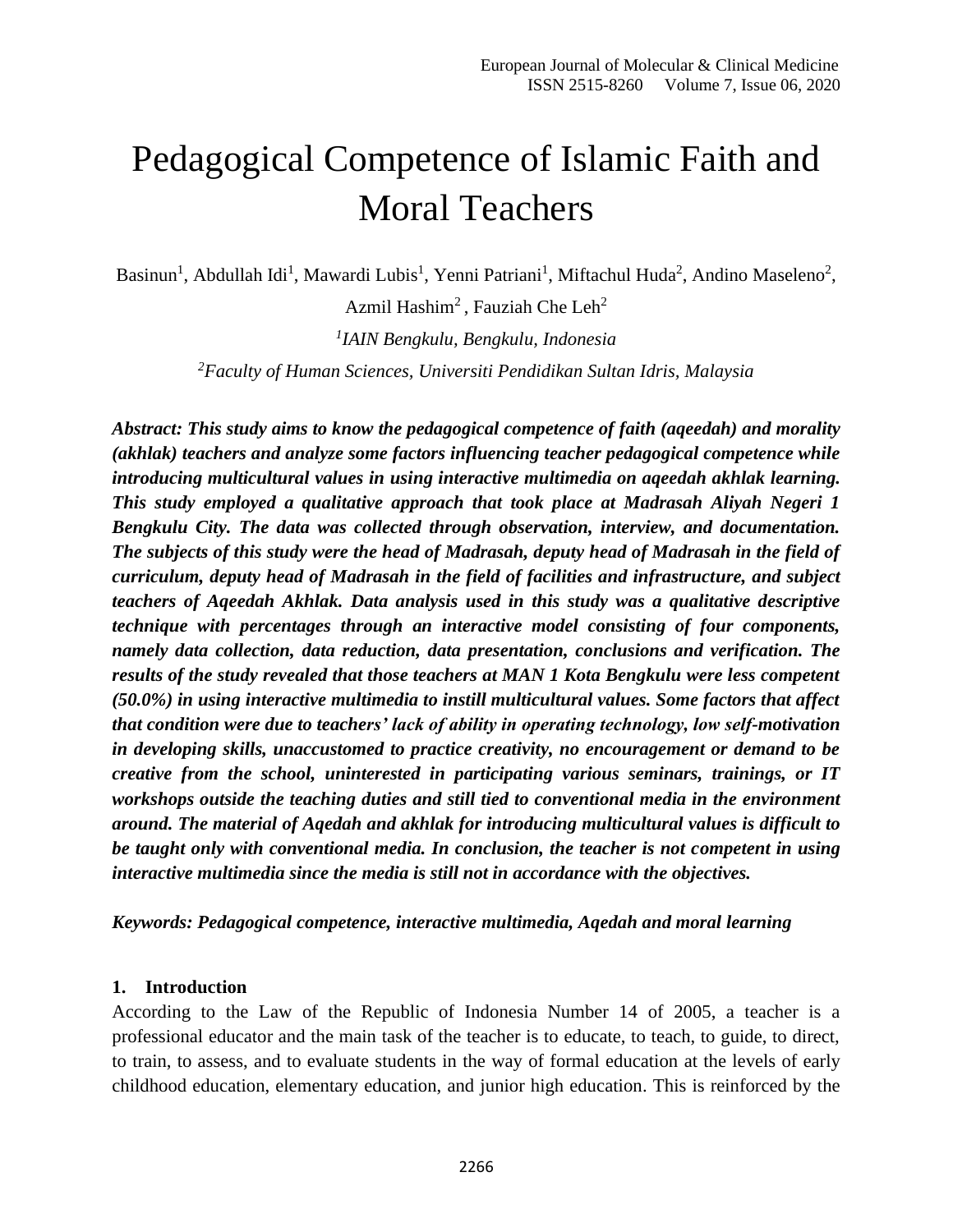Government Regulation of the Republic of Indonesia Number 19 of 2017 concerning Amendment to Government Regulation Number 74 of 2008 concerning Teacher which explains that teacher is professional educator.

The development of science and technology has logical consequence on the orientation of teacher professional development which is directed at developing their competence. Article 10 paragraphs (1) of Law Number 14 of 2005 concerning Teacher and Lecturer explains that teacher must have several competencies, namely pedagogic, personality, social, and professional. Ideally, a teacher has all four competencies maximally which is reflected in teacher's performance and totality as an educator, for the sake of creating good quality education in accordance with the demands today.

Teacher should be the facilitator in educating and developing the talent and potential of student maximally [1][2]. The teacher is a condition that is positioned as the front guard and central position in the implementation of the learning process [3][4]. Thus, the totality of performance, dedication and the loyalty of a teacher will be everyone's concern.

Ideally, a teacher is required to be professional. Professional teacher is a determining factor for good quality of education process. Teacher plays a role in shaping the quality of human resources in the future [5][6]. To support that purpose, qualified teachers are needed. One of the ways to improve teacher's quality is by increasing their competence [7][8].

In addition, a teacher must also be able to carry out various learning activities and be able to create a comfortable and pleasant learning atmosphere, as well as be able to utilize information technology which is now being influenced by the industrial revolution 4.0. Advances in technology and information become the trigger of changes in the learning or education system through efforts to release education from the shackles of conventional learning models [9][10]. The presence of qualified teachers is a necessity. In the era of industrial revolution 4.0, teachers should have skills in digital literacy and information technology literacy as the effort to optimize learning outcomes.

Pedagogic competence is one of the competencies that absolutely need to be mastered by teachers, because pedagogic competence is the ability of teachers to manage student learning. With pedagogical competence, a teacher must have the proficiency, skill, and art so a comfortable and pleasant atmosphere is created when the learning process takes place in the classroom [11][12].

Exerting psychosocial resources including skill and attitude should be professionally implemented in certain context [13][14]. Pedagogic competence is one of the four competencies that teachers must have. In this pedagogic competence, a teacher is required to be able to understand their students and understand how to provide correct teaching to students [15][16]. The extent of professional teacher refers to have a sufficient inclusion for the set of competencies like knowledge, skill, and behavior that the teacher must have, live in, and master in carrying out their professional duties [17][18].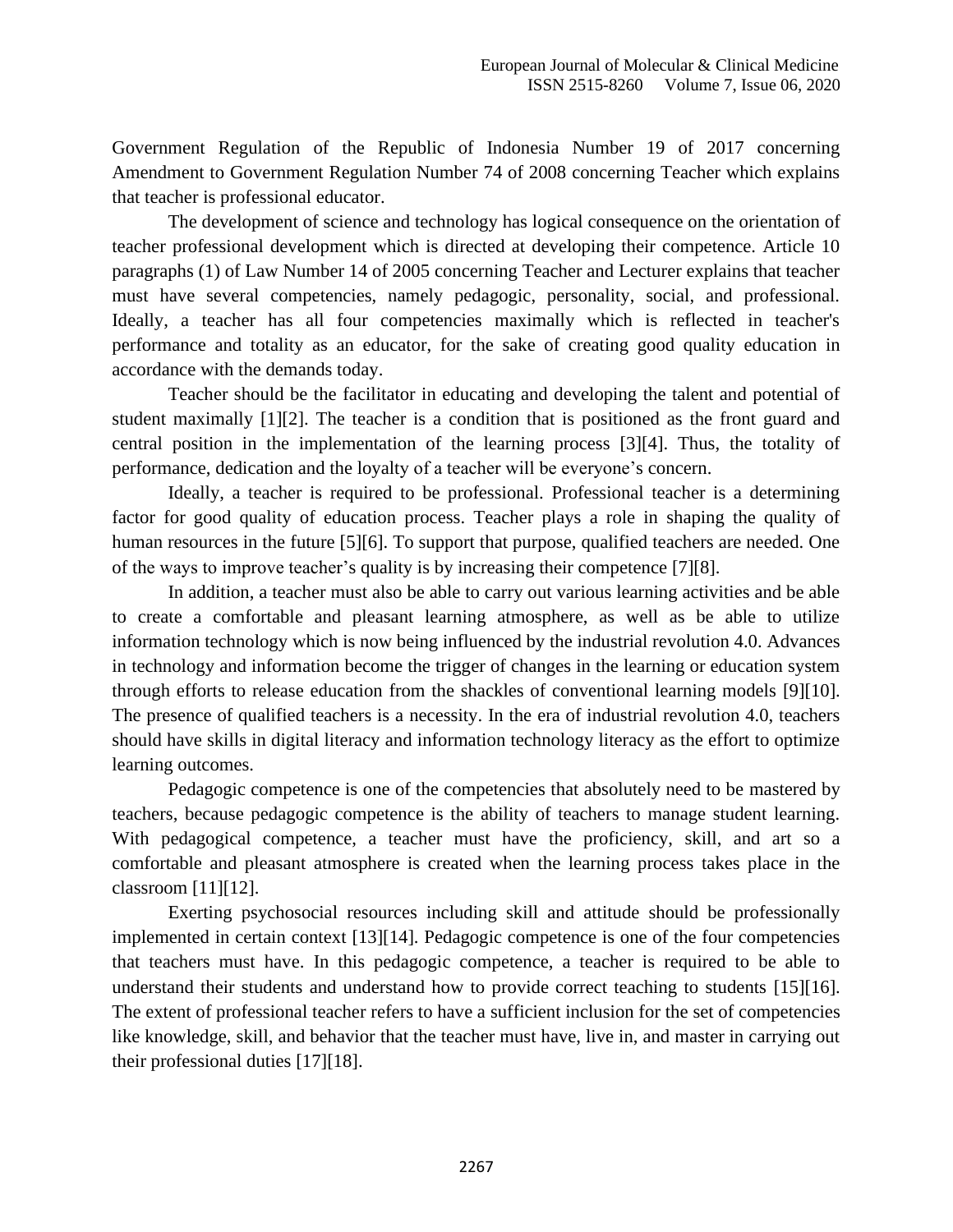Global demands require the world of education to constantly adjust in improving the quality of education toward technological development, especially adjusting the use of information and communication technology for education, especially in the learning process. Education in the future is more determined by information networks that allow interaction and collaboration. The tendency of change and innovation in education will continue to occur and develop in 21<sup>st</sup> century [19][20]. The changes include: it is easier to find learning resources, more options for using and utilizing ICT, the increasing role of media and multimedia in learning activities [21][22].

Information and communication technology is a technology used to obtain, to work, to process, to compile, to keep and to manipulate data in various ways to produce good quality information, namely information that is relevant, accurate and on time [23][24]. The information is used for personal, business and government purposes as well as for decision making. So the definition of information technology in education is the availability of channels or means that can be used to broadcast educational program [25][26].

Entering the  $21<sup>st</sup>$  century learning, it requires significant changes to the learning process, including changes in the roles and tasks performed by teachers.  $21<sup>st</sup>$  century teachers teach based on professional teaching standard to ensure the quality of learning and be able to use technology effectively [27][28]. Teachers who have pedagogic competence will be able to manage learning well, so the teaching and learning process can take place effectively and the expected goals can be achieved.

The reality is that in the learning process, there are still teachings carried out by teachers that are not effective and make students miss-understanding. A teacher should always look for how to make the teaching and learning process achieve results according to the planned objectives, thus the teacher should use the most effective teaching methods and use the best tools or media [29][30].

In fact, we can analyze that if all teachers have the competency categories mentioned above, the low quality of education in this country will not occur. This is where a critical study is needed, why should teacher, especially teachers of moral theology must have skill and competent in implementing multimedia in learning activity, but in reality they have not [31][32]. Why should learning moral theology instill multicultural values but in reality it is not [33][34].

This is significant with the quality of education in Indonesia which is still far from adequate, the quality of teachers is still problematic. The result of Teacher Competency Test (UKG), especially in Bengkulu province for pedagogical competence which is the main competency of teachers is still inadequate, the average score is still below the standard score of 75. The result details of Bengkulu City are 50.92, North Bengkulu 50.89, Rejang Lebong 55.60, South Bengkulu 54.47, Muko-muko 55.45, Kepahyang 55.97, Lebong 55.75, Kaur 52.12, Seluma 52.10, and Central Bengkulu 54.37.

This phenomenon makes learning activity which should be student-centered in accordance with the 2013 curriculum becomes unrealized. The consequence is that students will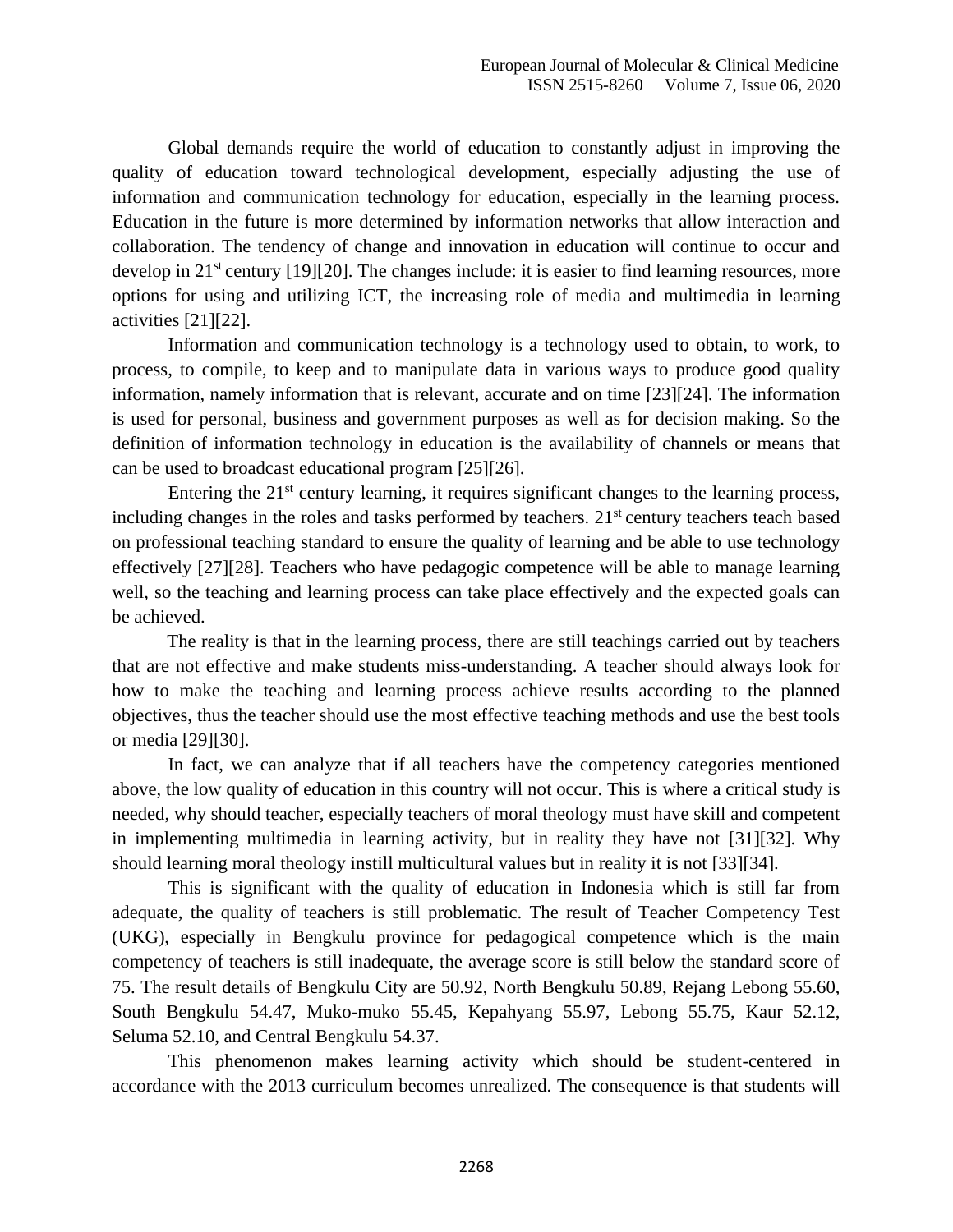always passively wait for knowledge from the teacher. Even though in Law no. 14 of 2015 concerning teacher and lecturer states that teacher is learning agent who must be facilitator, motivator, and giver of learning inspiration for students.

Education, which is used as a media for the transformation of knowledge, should be able to provide multicultural educational values by appreciating and respecting the diverse realities both background and socio-cultural base that surrounds it.

In learning moral theology, it is necessary to utilize the typical multicultural contents as an enrichment of teaching materials, concepts about the harmony of life together between religious communities, mutual tolerance, cooperation, and mutual respect [35][36]. The existence of multicultural-based education which is developed in accordance with Islamic values and the dynamics of modern society is actually very appropriate to answer many problems concerning the dimensions of difference and diversity today [37][38].

The application of multicultural values at Madrasah Aliyah or Islamic Senior High School can be realized through the application of learning methods and strategies that prioritize togetherness so multicultural values are embedded [39][40]. The implementation of multicultural values especially in learning activity needs to be done in various ways such as through the development of learning models in integrating multicultural values in learning materials.

The development of learning models based on multicultural values can be done through lesson plan, the innovation of presenting teaching material such as the use of interactive multimedia, developing learning approach and using assessment that can encourage students to internalize multicultural values [41][42].

Learning media can overcome the limitations of the sense, space and time. Learning media can provide students with similar experience about event in their environment. The media also make concrete of abstract concepts.

Based on a preliminary study conducted at State Islamic Senior High School 1 of Bengkulu City, the facilities that support students to study were books in the library, comfortable classrooms equipped with adequate facilities such as LCD projectors and active speakers. This school is the model for State Islamic Senior High School and is assumed to be good at implementing education. The author assumes that the moral theology teachers in the school already have pedagogical competence in conveying the moral theology materials especially using interactive multimedia [43][44]. However, the fact is that the lack of maximum utilization of the facilities and the dominance of teachers is still existed in the learning process, so the use of multicultural value content as the enrichment of teaching materials is not realized.

Education for Muslims is no longer as transformation of knowledge, but as a creative effort to actualize someone's potential to solve problems faced by people. Based on preliminary findings, the teaching and learning process in class XI at the school made teachers as the main knowledge source during the learning process, so far teachers only used conventional media, less optimal variations in learning activity, especially in instilling multicultural values, such as the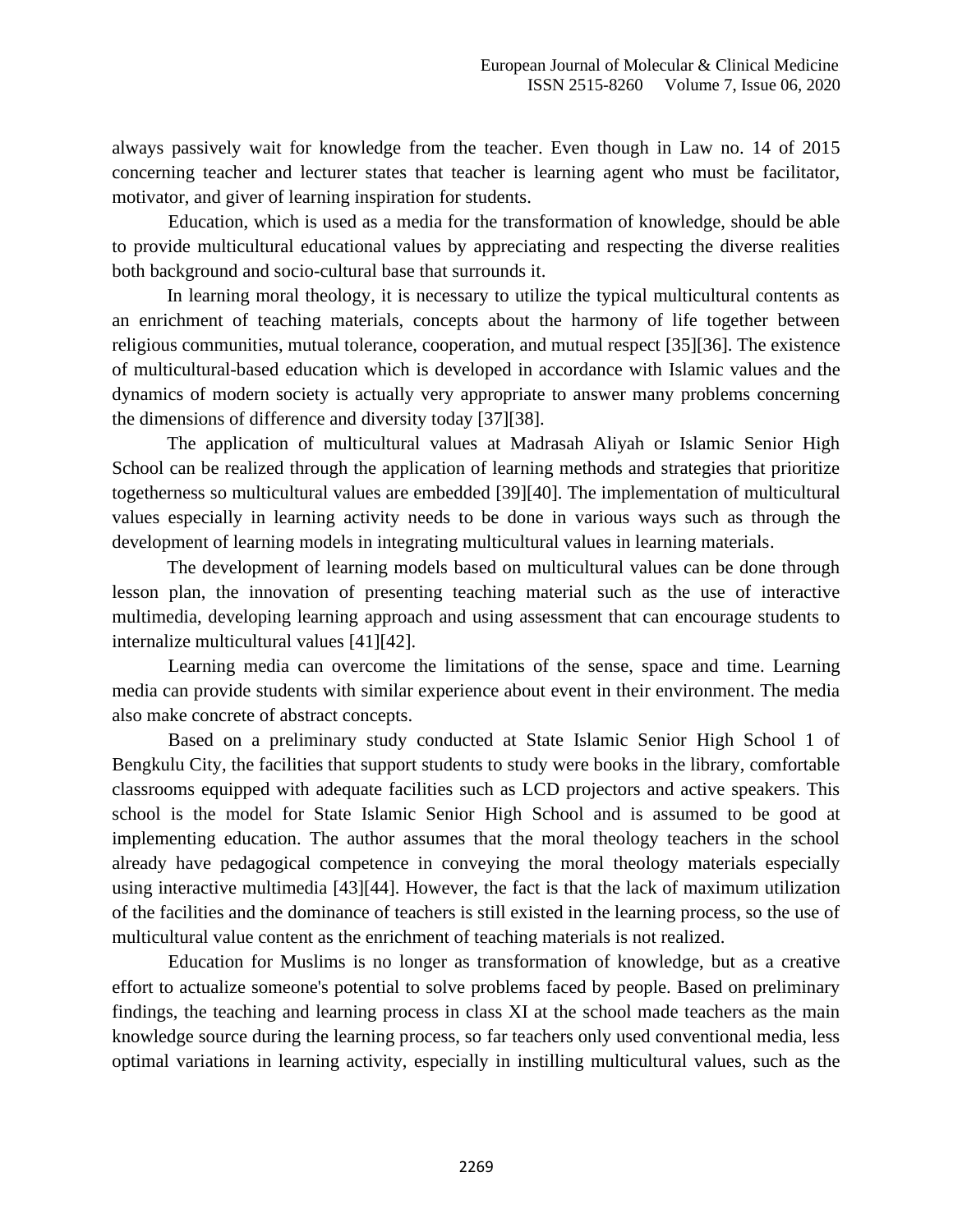use of interactive learning media was not yet optimal [45][46]. Teachers only used printed moral theology textbook from last year or even long time ago.

This research is considered important because it can make a significant contribution to the theory development of moral theology learning. Where so far the progress of learning development is still dominated by general subjects such as Science, Bahasa Indonesia, Mathematics, etc. Meanwhile, the development of moral theology learning is still minimum and it still requires further research. There is still a lack of innovation in religious learning, especially in moral theology material. This is closely related to the pedagogical competence of a teacher. This research is important because teachers of moral theology have to deliver material that covers a lot of affective domains, so pedagogical competence is very important in delivering this material [47][48].

To provide boundaries and focus on studies, this study focuses on examining the pedagogical competence of teacher in aspects of educational learning activities, which include indicators of the use of information and communication technology (ICT) by teachers for learning purposes, namely the ability of teachers to utilize audio-visual learning media (including ICT) to increase the motivation of students in achieving learning objectives.

#### 2. **Theoretical Framework**

A teacher is a position or profession that requires special skill as a teacher. Decree of the Minister of National Education (kepmendiknas) No.045 / U / 2002 mentions competence as a set of smart actions and full of responsibility in carrying out tasks in accordance with certain jobs. From the result of previous research conducted to present that one of the factors supported the success of learning process were teacher academic qualification and teacher competence [49][50]. As a basic element in educational institution, teachers as educators are expected to have competencies in accordance with their teaching field. Minimally, it has implication for the ease of transferring knowledge to students.

Many factors affect the effectiveness of learning activity but among all of factors, the most urgent is that teachers need to have competency standard to support the learning process. Teacher competence in learning activity is very important because the teacher is a vital figure who is directly involved in the learning process in the class. Teacher interacts directly with students, therefore teacher must have good competence to improve the quality of good educational output [51][52]. Even if the curriculum has good quality (lesson plan, syllabus, etc.) but it will not be meaningful if the implementation is not going well.

Pedagogic competence is one of competences that absolutely needs to be mastered by teacher because pedagogic competence is the ability to manage learning activity for student which includes the understanding of student, planning and implementing of learning activity, evaluating learning outcomes, and developing students to actualize their various potentials. In the aspect of mastering learning theory and the principles of educational learning, there is indicator of using technology to motivate students [53][54]. This is closely related to the delivery of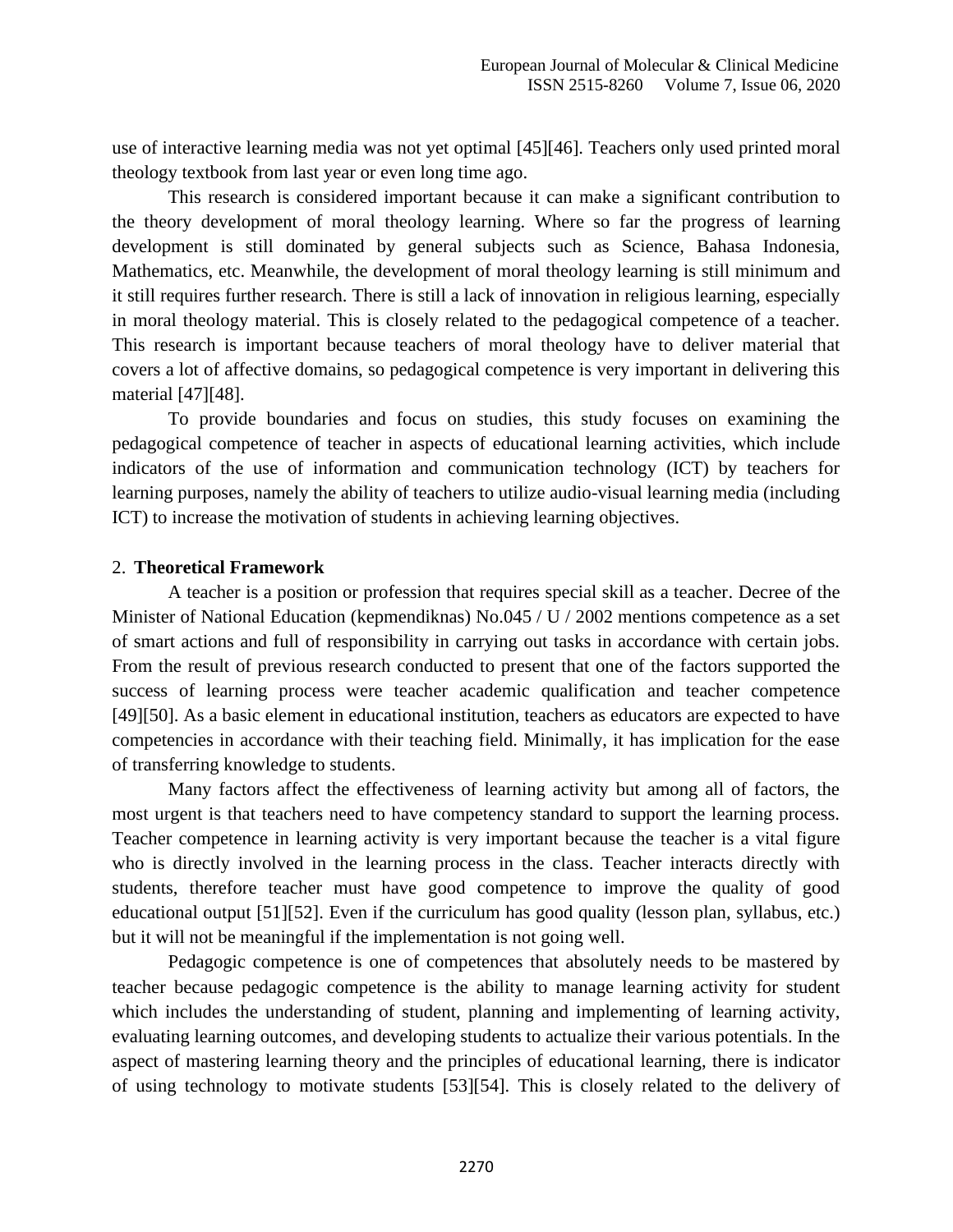material on learning moral theology, because learning moral theology requires media assistance to clarify abstract material and teacher should be skilled in using technology-based media. Based on the explanation above, the framework in this study is as follows:



#### **Figure 1.** Theoretical Framework

Figure 2.1 described the teacher as one of the main elements in the learning process, the teacher as a teacher is expected to have competencies in accordance with their teaching field. The teacher is one of the important components in learning activities and has a position that determines the success of learning, because the main function of the teacher is to plan, to design, to manage, to implement and to evaluate learning activity [55][56]. In addition, the position of the teacher in the learning process is also very strategic and decisive. It is Strategic because the teacher will determine the depth and breadth of the material while determining the material because the teacher sorts and selects the material / lesson material to be presented and taught.

Teachers must constantly develop their abilities. Teachers need to have competency standards to support the learning process. There are 4 competencies that teachers must have and those that are directly related to learning process are pedagogical competency. Pedagogic competence is a requirement that must be possessed by a teacher.

Pedagogic competence is needed by teacher to interact with students during learning activity, starting from the planning, implementation, evaluation to follow-up stages of learning [57][58]. If the teacher cannot master pedagogical competency, they will experience problems in learning process. In learning moral theology lesson, there is material that is abstract and difficult to explain with just words, especially material that contains multicultural values [59][60]. Therefore, teacher's pedagogical competence is needed in utilizing the media to help clarify the material to be more concrete.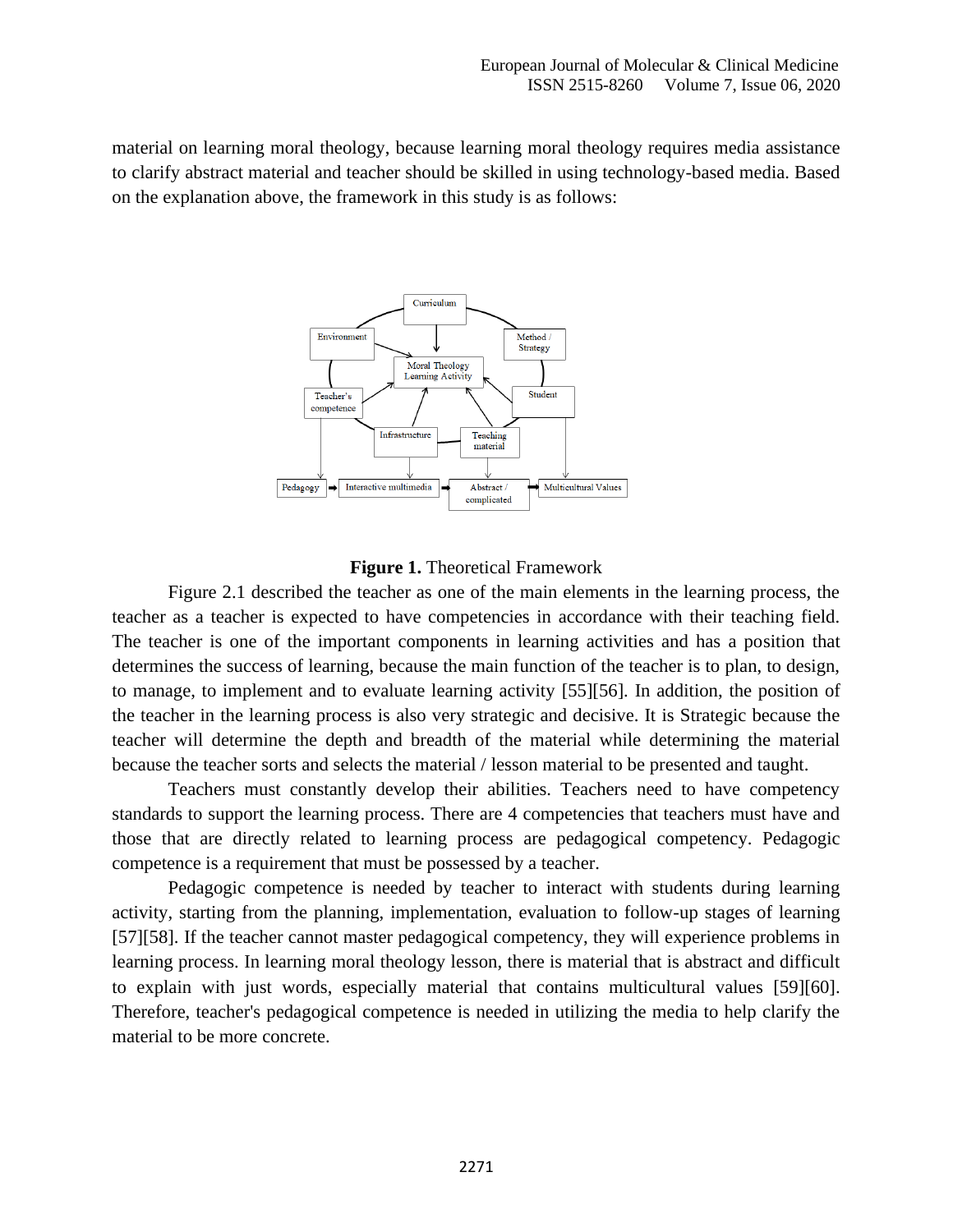## **3. Research Method**

This research used descriptive research. Descriptive research was used by researcher because it was considered in accordance with the problem being studied. In completing this research, the researcher used qualitative approach because the data was obtained from observation, interview, field note, and other supporting official documents. The purpose of using a qualitative approach was in order researchers could describe the empirical reality of the problem being studied.

Qualitative research is a scientific approach that reveals certain social situations by describing reality correctly, formed by words based on relevant data of analysis collection techniques obtained from natural situation. In this study, the researcher made a match between the realities that occurred in the field with the prevailing theory. The researchers were looking for facts about how the competence of the moral theology teacher in the use of multimedia in learning activity and the way the teacher studied the problems that occur in the field during the learning activity.

With qualitative research method, researchers could make observation and the researcher could focus and careful on the research subject so the data obtained was more accurate and credible. To complement the data obtained through observation, researchers dug up data by conducting interview and document review studies. In this research, qualitative descriptive method was used to develop theory through data obtained in the field.

This research was carried out stage by stage and over a period of time. At the initial stage, the researcher made an exploration, then carried out in-depth data collection from observation to report preparation. The instruments that the researchers used for this research were observation guide and interview guide.

The interview guide is a data collection tool in the form of a list of questions in accordance with the formulation of the problem and is used as a guide for conducting interview with teachers and students of class XII State Islamic Senior High School 1 of Bengkulu City. The use of interview guide in this study was to determine the responses of students and teachers. Meanwhile, the observation guide is a tool for observing the implementation of competency indicators. In this study, observation was carried out by observing and recording the research subject directly, namely by observing the selection of media and the use of multimedia by the teacher in the learning process.

After obtaining the necessary data in accordance with the context of the study, the next stage was that the data was processed by using qualitative analysis method or non-statistical analysis. This activity was carried out by reading the data which was then described in the form of a sentence to obtain a general description or understanding and a comprehensive ratification of what was contained in the problem studied. The data obtained were then analyzed and presented in the form of word descriptions to make it easier to understand in accordance with what was obtained in the field.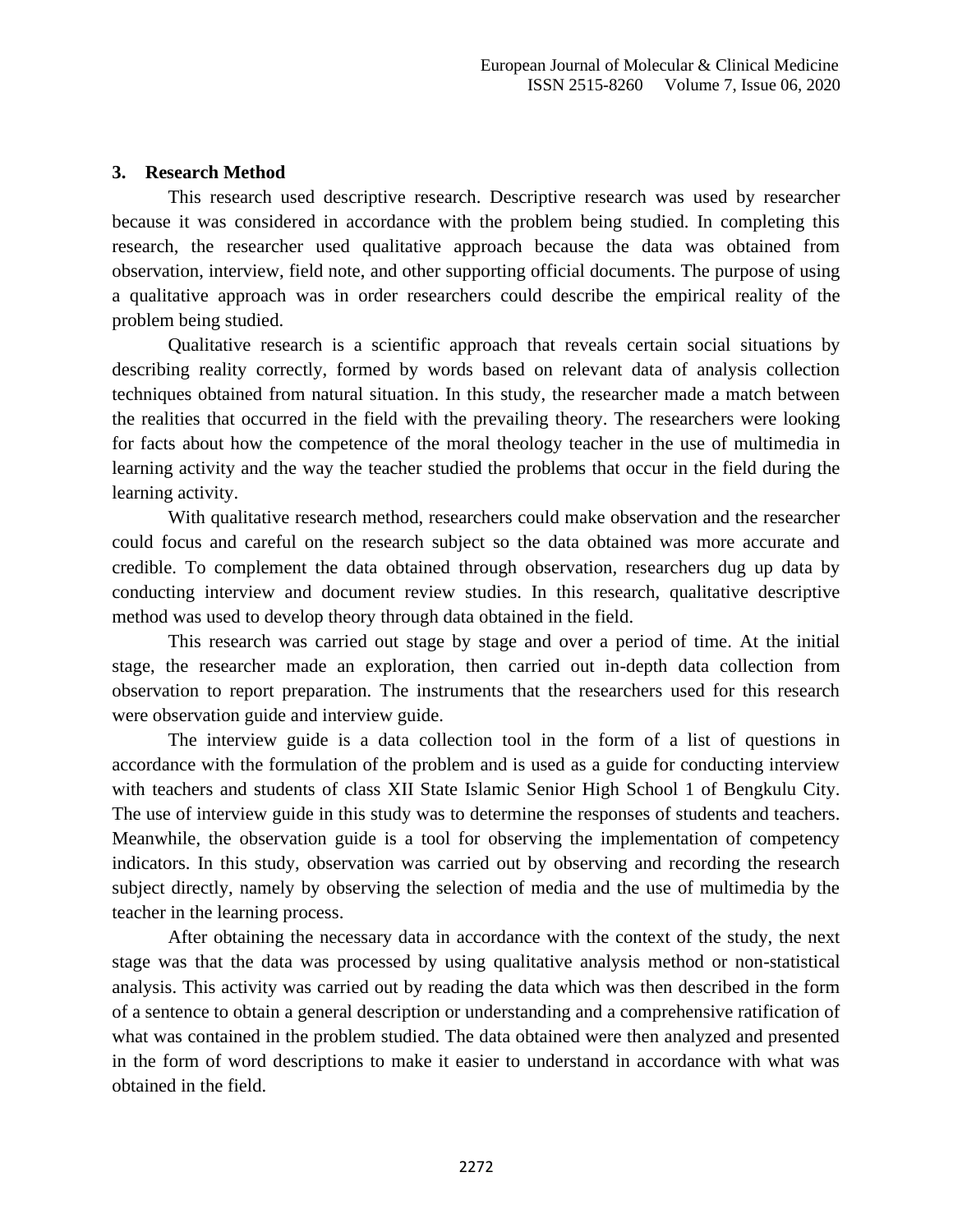## **4. Analysis and Discussion of Research Result**

The teacher is one of the educational factors that have the most strategic role, because the teacher actually determines the success of the teaching and learning process. The teacher's role in the learning process cannot be replaced by machine, radio, tape recorder or even the most modern computer. There are many human elements such as attitude, value system, feeling, motivation, habit and others which are expected to be the result of the learning process which cannot be achieved through those tools [61][62].

Pedagogic competence is closely related to the ability of teachers to understand the learning process. The diversity of students in the classroom requires the skill of a teacher in designing learning programs. Along with the current development and the advancement of science and technology, a teacher is required to always upgrade his / her ability in educating their students.

## **4.1. The Competence of Moral Theology Teacher in Using Interactive Multimedia in State Islamic Senior High School 1 of Bengkulu City**

A professional teacher must always be responsive to the advances in science and technology and must achieve several professional teacher criteria, so the teacher can be approved to be a professional teacher.

To become a creative and professional teacher, it is required to have the ability to develop effective learning media. However, it is unfortunate that the moral theology teacher at State Islamic Senior High School 1 of Bengkulu city was not yet skilled in using and developing multimedia. This is based on the results of observations which showed that the competence of teacher was at the qualification of less competent with a percentage of 50.0%. Ideally, all indicators on pedagogical competence are controlled and implemented by the teacher, but in reality, not all of them were mastered. Moral theology teachers have low abilities in the use of technology in learning activity.

Teacher is said to be competent in using multimedia if the teacher masters the competence of information and communication technology, namely: Knowing, mastering and understanding the ICT curriculum; the teacher must know and has proficient knowledge in the operation of computer and other supporting ICT devices; the teacher also must have the ability in selecting teaching software; knowing teaching techniques that using computer; having an understanding of safety ethics, laws and regulations; knowing the latest technology in the world of education [63][64].

To integrate information and communication technology-based learning in moral theology lesson, the teacher must be able to operate computer and choose the appropriate software. Based on the ICT competence, it is not in accordance with the result of the author's observation and interview toward the subject of this study. Whereas a teacher must be competent and the competent teacher will be able to design technology-based learning resources, use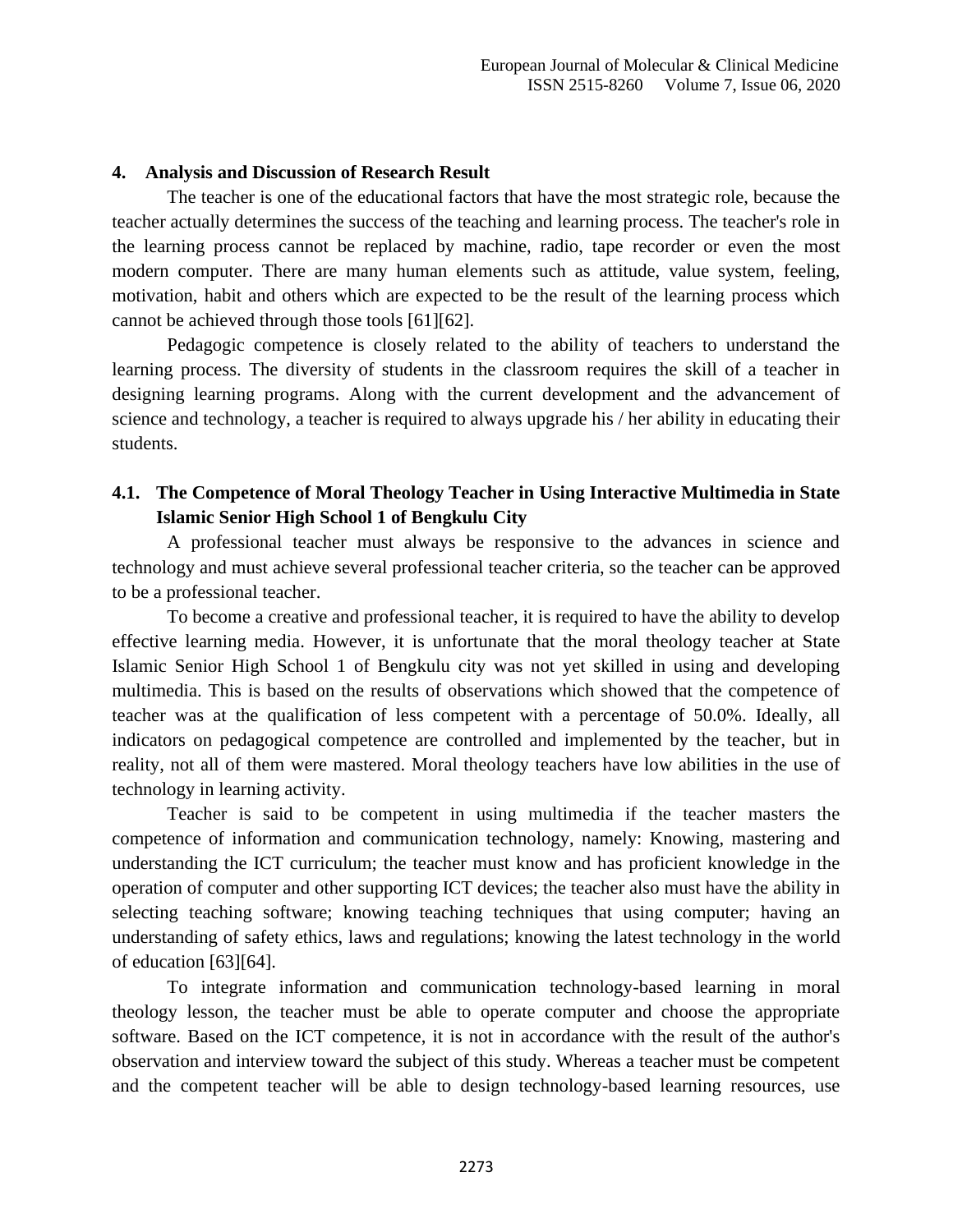technology to support the development of students' critical thinking knowledge and skills, and create community knowledge for students [65][66]. After observing several aspects that become indicators of teachers who are said to be competent in using technology are not fulfilled. Based on observation, teachers are not yet fully proficient in computer operations and other supporting ICT devices, teachers do not have the ability to choose teaching software, teachers are not yet skilled at teaching techniques by using computer, and teachers do not update to the latest technology in education.

In line with the explanation in chapter II that as a professional teacher, having the ability to master technology is a necessity. A teacher is required to be able to integrate pedagogical skill with mastery of information technology. Based on the result of observation, it was found that the moral theology teacher was not right in using the media according to the learning material. Multimedia-based learning was still independent, it still used simple interactive multimedia type, such as playing a CD / VCD containing documentary film about the great form of Allah SWT and it could also be a story about someone's faith in Allah SWT. The film was shown through laptop or television and then connected through LCD to be seen by students. Through the media mentioned above, the material of moral theology delivered would be more understood by the students [67].

Like material discussed about Islamic scholastic theology sects, it is necessary to have media that can clarify abstract material to be concrete in order students can understand the material. However, the teacher only used inadequate media without being motivated to develop. Moreover, the psychological condition of students in each region is different, if the teacher only uses existing media, it cannot be ascertained that the material is in accordance with the students' need [68]. So far, the teacher's learning process was still tied to conventional media. Teachers have not been maximum in designing media, and this could be seen from the media design used by teachers during teaching and learning activity.

In fact, teachers could easily access the media through the internet network that has been provided through school internet services such as accessing instructional video and other media without having to pay a lot of money. However, the teacher did not use this opportunity and convenience. It is unfortunate that although State Islamic Senior High School 1 of Bengkulu City has provided infrastructure that supports technology-based learning, in this case the use of multimedia such as computer, internet access (Wi-Fi) and laboratory that supporting information technology devices, but theology moral teachers still have not utilized the facility fully. Even though the teacher has no interest and motivation to update the technological advance, it is impossible to avoid information and communication technology because the rapid development of technology and recently almost all activities have led to completely online direction.

## **4.2. The Perception of Students About the Competence of Moral Theology Teachers in Using Interactive Multimedia**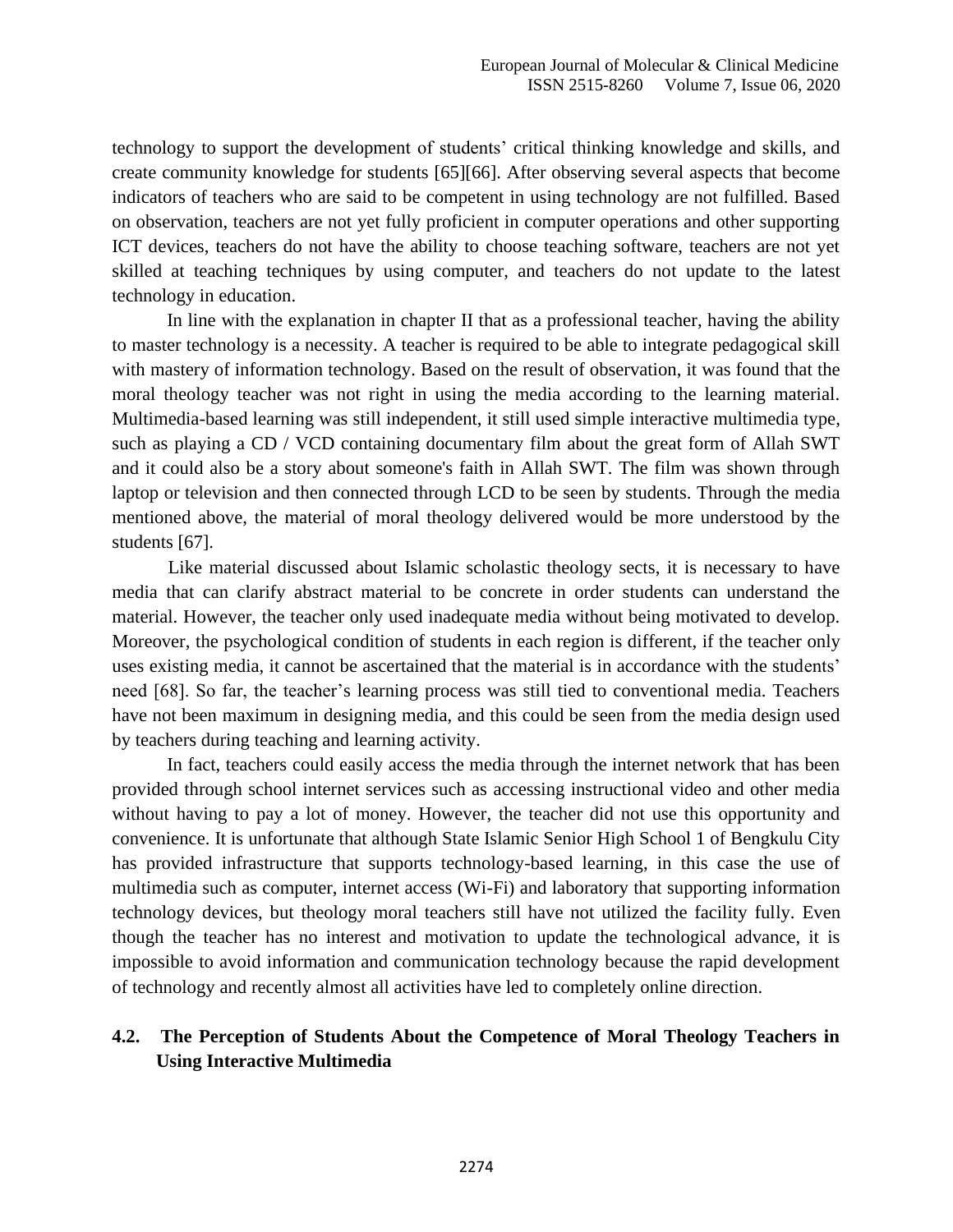In learning activity, direct experience is more effectively used in order students can be more easily absorb a teaching material through their experiences. The effort to support the achievement of learning objectives is assisted by the use of appropriate learning aids and according to the component characteristics of the user. Messages communicated in the form of subject matter especially those that are principles, concepts and generalizations require media assistance so students can easily understand them.

The use of ICT-based learning media in explaining subject matter can make abstract learning seem real. The use of interactive multimedia helps teachers explain material that is integrated with various media such as text, image, audio, video, animation and students also get independent learning experience [69].

Learning activity by using media is be able to accommodate the characteristics and learning styles of students. Students who have visual learning style can be accommodated by the presence of images and animation. Students who have audio learning style can be accommodated by the presence of music, and students who have kinesthetic learning style can be accommodated by activities to discover and to find learning material through application program, improving student learning outcomes [70].

In the teacher's pedagogical competence, there are two points that mention the use of information and communication technology, namely (1) Utilizing information and communication technology for the benefit of learning (2) Utilizing information and communication technology in learning activity. Teachers' pedagogical abilities in the teaching and learning process determine the success of learning. Therefore, a teacher must have pedagogical skill that must be continuously improved. Thus, there must be a demand that a teacher must have good cognitive ability [71].

As stated in chapter II, pedagogic competence states that a teacher must be able to use and utilize information and communication technology (ICT) for the benefit of learning. Teachers must also be able to utilize audio-visual to increase student's motivation.

The result of student observation towards moral theology teachers indicate that the teacher is not yet competent in using interactive multimedia (50.0%). This is supported by the results of interviews that researchers have conducted in students of class XI, students felt that the teacher was not skilled and was not be able to use interactive multimedia in conveying moral theology material. The media used by the teacher was not enough to make students understood the moral theology material. Students also felt less interested because the teacher used conventional tools or media. Sometimes students also felt that they experienced obstacles in the process of teaching and learning activity because they felt bored with the method.

A student of class XI named Muhammad Ardillah stated that the learning activity carried out by the teacher still used monotonous and less varied method, so the learning activity was less attractive and students felt bored in participating the learning activity especially in moral theology learning which required media that could visualize events occurred in everyday life.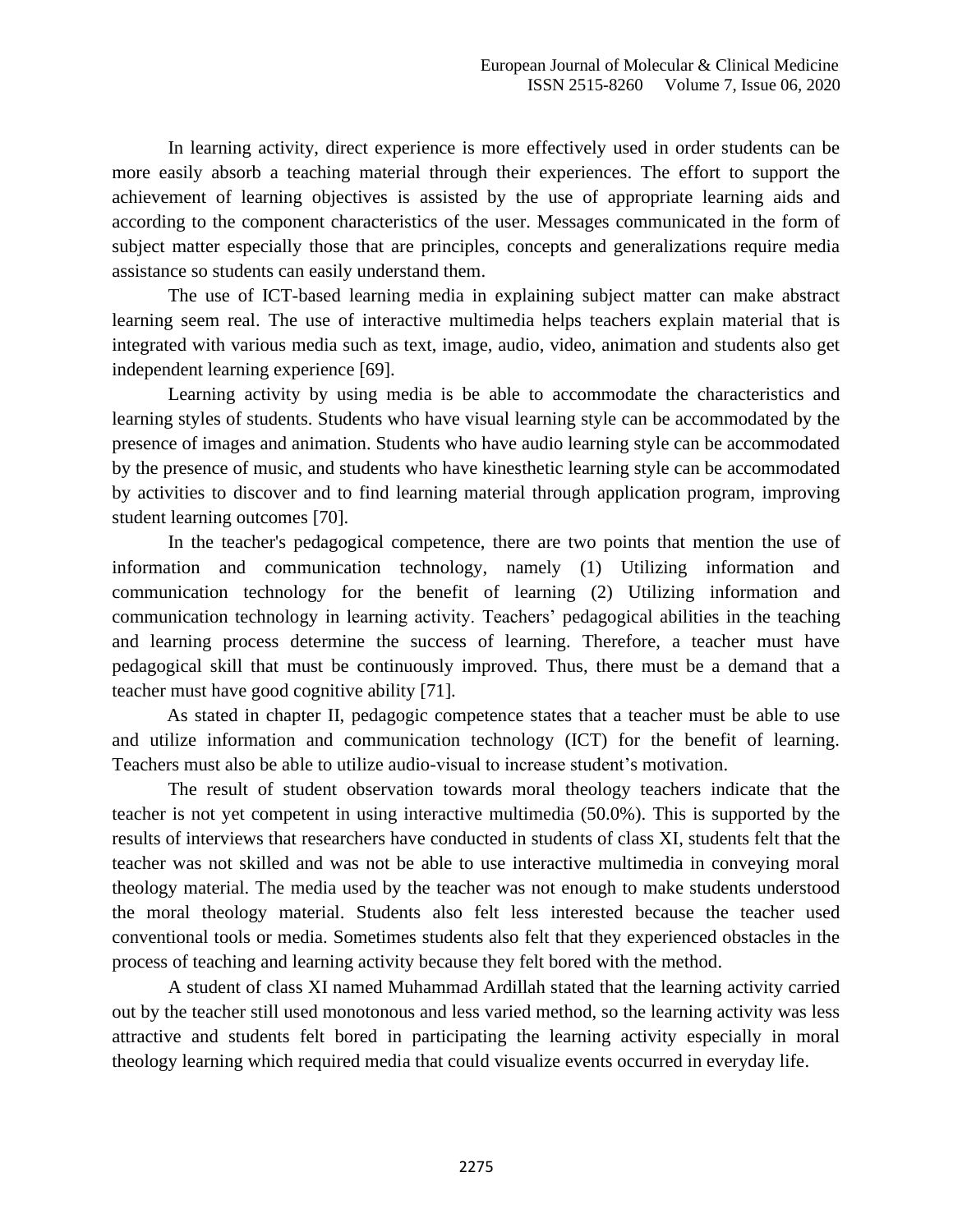The effort to overcome problem in learning moral theology is by making innovation such as by utilizing multimedia. Thus students have innovative learning experience so students have new learning experience. With multimedia, it is hoped that students can absorb information quickly and efficiently, sources of information are no longer focused on textbook. An interactive learning atmosphere will lead to active communication between various things to improve student learning outcomes.

Likewise, what was conveyed by XI student named Wahyu Al Amar that he was a student who was easily bored especially with the moral theology material, but if the teacher was creative and innovative in learning, the student might not feel bored. In fact, apart from book and blackboard, the media used by the teacher was very simple. Sometimes the methods applied by the teacher were not suitable for student thus student could not understand the lesson well. The implementation of moral theology learning has used and utilized learning media but it was just that teacher used ICT-based media as supporting facility in learning activity and the teacher was not yet fully able to create or made their own media for teaching the moral theology lesson. So sometimes the media used was not completely in accordance with the material being taught when the learning process occurred.

Effective learning is learning that can provide a good understanding, it can provide behavioral changes and it can be applied in the lives of students. Mastery of technology-based media, information and communication is highly recommended for a teacher because the rapid development of times and knowledge.

From the information obtained from XI students, the characteristics of the moral theology lesson have materials that were full of events that always occur in society. To overcome that, one of the way is to make the material more real and contextual. However, based on information from students, the learning carried out by the teacher still used a monotonous way that made it less attractive and caused students to feel bored in participating learning activities.

The value and benefit of media are largely determined by the teacher who uses them. Computer and other sophisticated equipment will have no value and benefit if teachers are not skilled at using them in the learning process as an effort to enhance the quality and learning outcomes. Facilities and infrastructure to support technology-based learning are available at State Islamic Senior High School 1 of Bengkulu City but teachers are less skilled in using them.

It must be understood that students are unique individuals, heterogeneous and have different interests. That is why the teacher must be able to provide an explanation in every lesson. The teacher must also be able to create variations in teaching method, teaching media, teaching style and conclude learning materials in order to facilitate student in understanding the concept conveyed.

Carrying out fun learning activities should be a goal for teachers. Likewise, the effort to provide knowledge in order it can be understood and actualized. The abilities of moral theology teacher in utilizing information and communication technology were still lacking. In delivering learning material, they were still supported by simple learning media.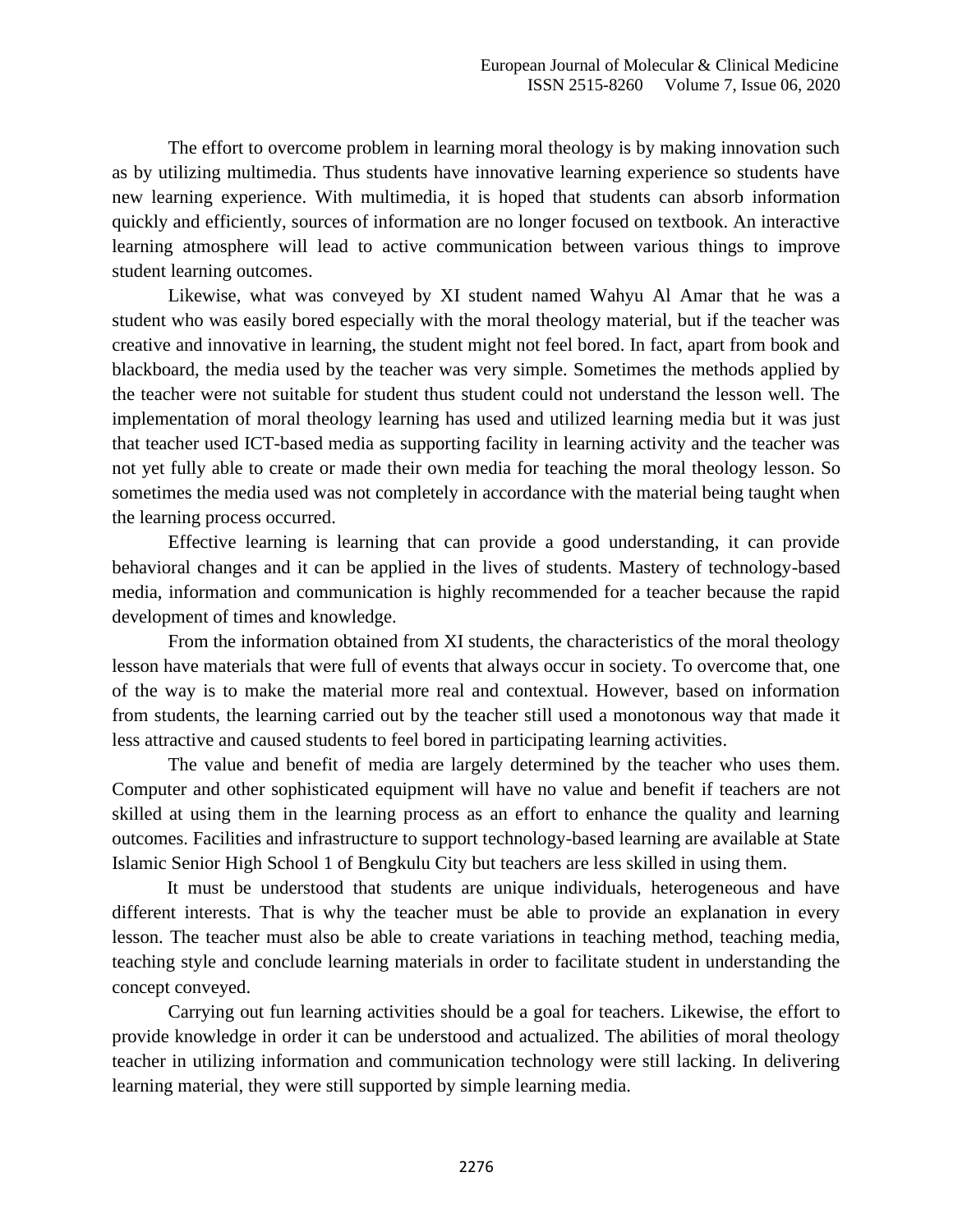The ability of teacher to use technology, information and communication tools should be a concern for the school. The use of media in the delivery of lesson material should not only be a recommendation but an obligation.

## **4.3. Factors Affecting Teacher's Competence in Using Interactive Multimedia**

The existence of teacher in learning is not only a provider and importer of information but also must be able to act as a facilitator and curriculum developer. The implementation of the curriculum entirely depends on the creativity, skill, sincerity, attitude and persistence of the teacher [72][73]. Thus, teacher must be required to be able to understand, describe, and operationalize the curriculum.

A teacher must be able to carry out duty and function as a teacher with maximum competence so the quality of learning can increase and the expected objective can be achieved optimally. The level of competence of moral theology teacher in State Islamic Senior High School 1 of Bengkulu City in improving the quality of learning was also related to some factors, namely: first, Internal factor is factor that originates from the person concerned which includes: Knowledge and experience, teacher awareness and creativity. Second, external factor is factor that originates from attention and guidance from the head of the school.

The facility and infrastructure in State Islamic Senior High School 1 of Bengkulu City are adequate to support multimedia-based learning. Teachers can use the facilities and infrastructure anytime and anywhere [74][75]. However, background and experience are two aspects that affect a teacher's competence in using technology. Based on the result of observation and interview, there were several reasons why the implementation of interactive multimedia was not optimal in moral theology learning activity in State Islamic Senior High School 1 of Bengkulu City, namely:

- a. The lack of knowledge of moral theology teacher in the field of IT was due to a lack of training on IT and there was no effort from the teacher to improve the teacher's competence
- b. Moral theology teacher was still relied on conventional media existed in the environment
- c. There was no motivation to develop skill from the teacher. The teacher did not have the desire to upgrade the skill, the teacher felt enough with old skill and did not want to bother adjusting with the new one.
- d. Moral theology teacher was not accustomed practicing creativity and did not have the urge or demand to be creative.
- e. Moral theology teacher was not interested to participate various activities outside of their teaching duties, such as attending workshop, seminar, and training as form of continuous professional development.
- f. Moral theology teacher only considered teaching as an obligation that should be fulfilled without knowing the essence of education.

# **4.4. The implementation of Multicultural Values in Learning Moral Theology by Using Interactive Multimedia**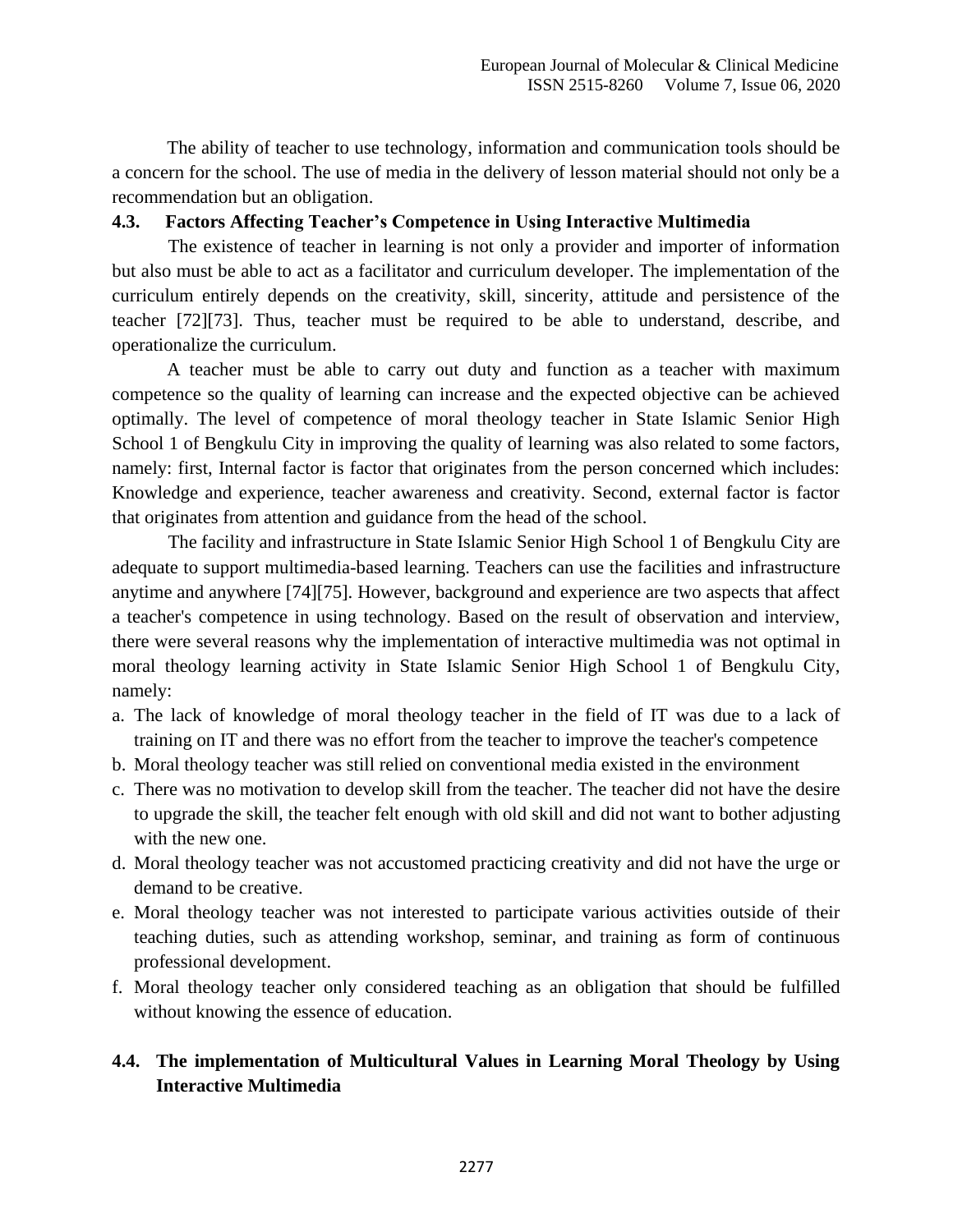Facilities and infrastructure are needed to improve the quality of learning. Without facilities and infrastructure, the learning process cannot run effectively, so the expected goals are not maximally achieved. The provision of facilities and infrastructure is very important such as the provision of study room, library, laboratory, and others. As stated by Sanjaya, learning facility is anything that supports the smooth learning process. School learning facility and infrastructure are very important in the learning process to support the learning process. With various kinds of school learning facilities and infrastructure available and utilization that can support learning activities, then it will help students in learning both at home and school [76][77].

Almost all forms of multimedia are effective in presenting a reflection of the real world, thus providing opportunities for students to apply teaching material in various contexts. Multimedia elements that combine several components such as color, text, animation, image / graphic, sound and video are very supportive in meeting the learning need of students who have different cognitive ability. The existence of those objects can make it easier for students to understand a concept studied.

Multimedia is able to visualize abstract material, it can also present objects that are difficult to observe directly. For concepts that are abstract and cannot be brought directly into the classroom, the use of multimedia computer-based learning will greatly assist the teacher in explaining a concept. Therefore, the existence of computer-based learning multimedia will help students in selecting information, processing information and integrating it. Through visual and verbal impressions of computer-based multimedia, students will gain more meaningful knowledge and understanding [78][79].

The presence of multimedia in the learning process is very helpful for students in understanding what is being learned. Meaningful learning is a learning that brings the experience of students by linking the material being studied with experience in the real world. So the students' cognitive construct can be optimized and will stick for a long time until one day they can use their thought as the solution for solving the problem in the future.

In the context of implementation of multicultural values, learning media that can gather real experience from different cultural backgrounds are needed. For example, by making a documentary video on a certain cultural history and playing it once a week with the hope that for one year there will be cultural experience of more than forty cultures. It can foster a sense of curiosity, students can also enrich their cultural knowledge and respect each other's culture.

Learning media to instill multicultural values must be able to overcome many limitations, namely the limitations of space, time and distance. Even though the topics studied are related to cultures that exist outside of the island and are located thousands of kilometers away, the teacher can teach in real term and provides similarities with real object. In this case interactive multimedia is an alternative choice in delivering learning material [80][81].

The media can represent what the teacher is unable to say through certain words or sentences, even the abstractness of the material can be concretized by the presence of educational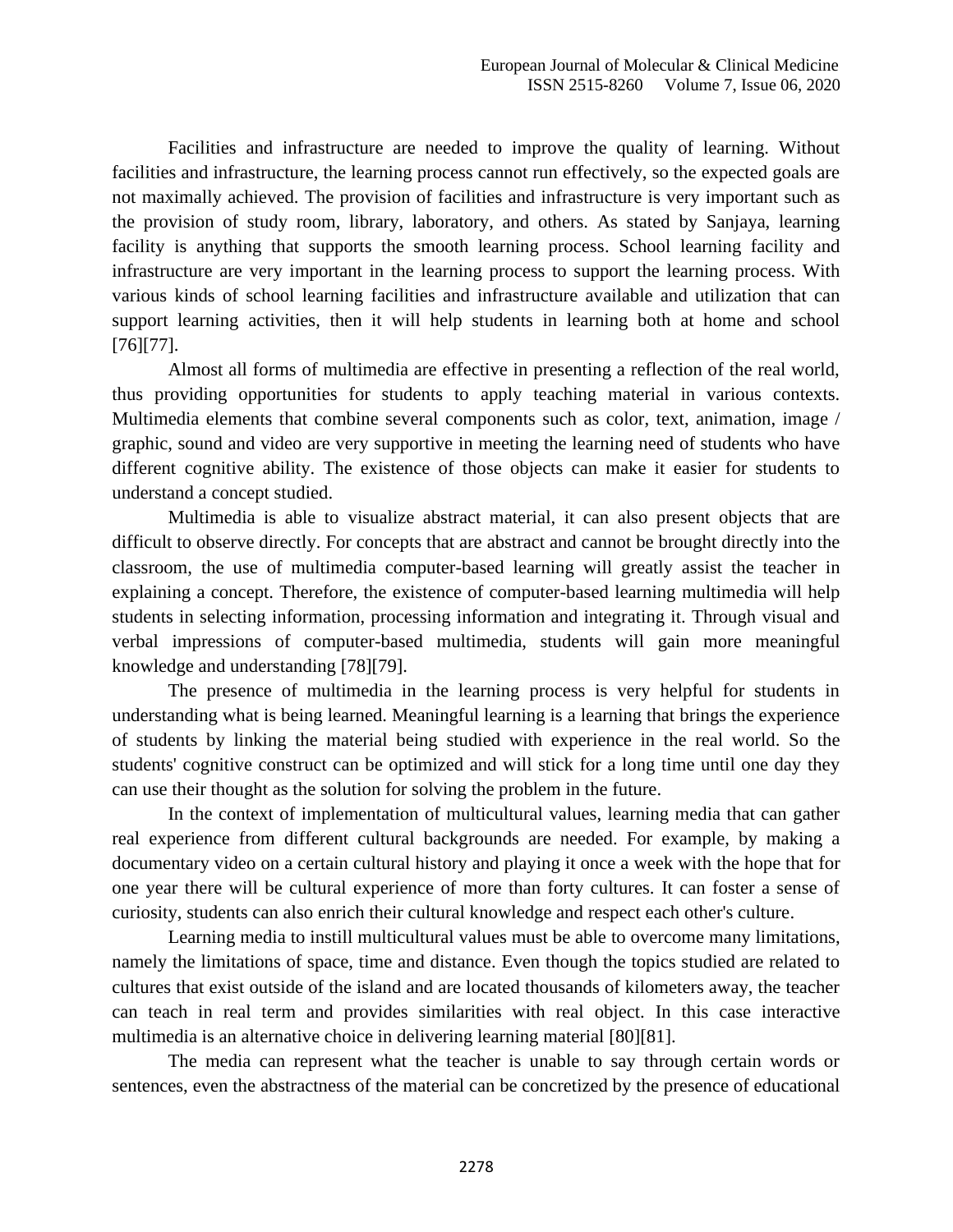media, thus students are easier to understand the subject matter than without the help of learning media, because in learning activities the ambiguity and complexity of the material to be taught to students can be simplified with the help of the media [82][83].

However, it was unfortunate that the media used by moral theology teacher did not fully reflect the criteria mentioned above. Moral theology material that was abstract and difficult was only taught by using conventional media. The media used was deemed inadequate to be able to instill multicultural values contained in the moral theology material. The media was still not in accordance with the objectives to be achieved. Based on observation, there were several teachers who used textbook and blackboard. The material discussed about Islamic scholastic theology sects needed visualization in order it could be clearer but it was only taught by using the lecture method and simple media.

### **5. Conclusion**

The competence of moral theology teacher in State Islamic Senior High School 1 of Bengkulu City in using interactive multimedia to instill multicultural values was in the less competent category (50.0%). Factors affected teachers to become less competent in using interactive multimedia were internal factor and external factor. there were several internal factors such as teacher did not have qualified knowledge in using interactive multimedia, the teacher was not interested to participate in training or seminar related to developing skill in using technology and teacher was still relied on conventional media. Meanwhile, from external factor, there was no strong encouragement and school demands that teacher should be creative in learning activity. The use of interactive multimedia could visualize abstract material and could also present objects that were difficult to observe directly, especially implementing multicultural values in moral theology learning. Moral theology teacher who was not skilled in using and utilizing technology

# **Acknowledgement**

This research was supported by University Research Grant for Special Interest Group (GPU-SIG) with the reference number 2020-0148-106-01.

would find it difficult to achieve the expected learning objectives.

### **References**

- 1) Ajmain, M. T., Safar, J., Mohamed, A. K., & Huda, M. (2020). Understanding Nasheed for Learning Strategy in Islamic Education. In *Global Perspectives on Teaching and Learning Paths in Islamic Education* (pp. 205-218). IGI Global.
- 2) Akhyak, M. A. (2013). Implementation of teachers pedagogy competence to optimizing learners development in public primary school in Indonesia. *Journal education and research*, *1*(9), 113-122.
- 3) Alhashmi, M., Bakali, N., & Baroud, R. (2020). Tolerance in UAE Islamic education textbooks. *Religions*, *11*(8), 377.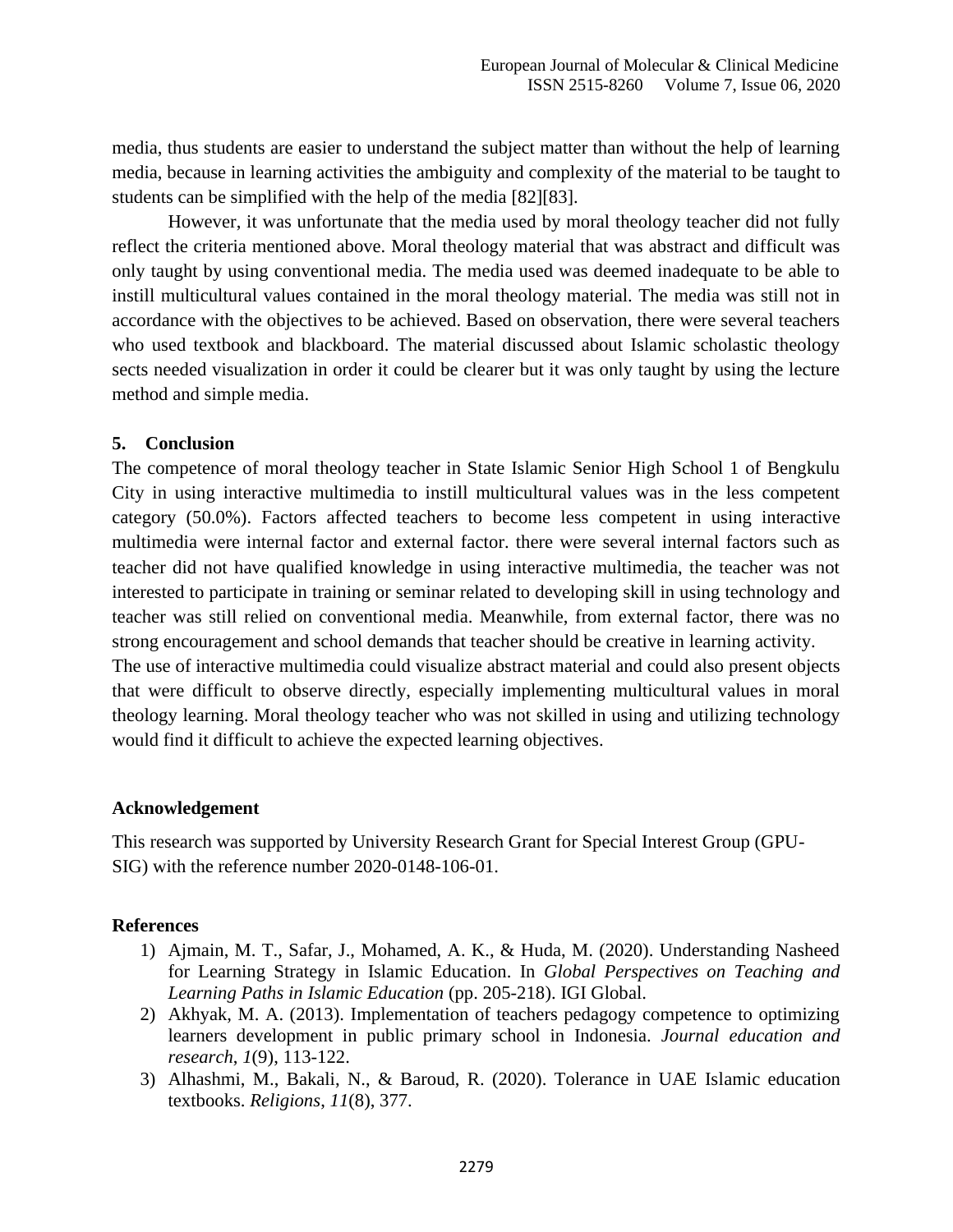- 4) Anshari, M., Almunawar, M. N., Shahrill, M., Wicaksono, D. K., & Huda, M. (2017). Smartphones usage in the classrooms: Learning aid or interference?. *Education and Information Technologies*, 22(6), 3063-3079.
- 5) Anwar, C., Saregar, A., Hasanah, U., & Widayanti, W. (2018). The Effectiveness of Islamic Religious Education in the Universities: The Effects on the Students' Characters in the Era of Industry 4.0. *Tadris: Jurnal Keguruan Dan Ilmu Tarbiyah*, *3*(1), 77-87.
- 6) Atmotiyoso, P. and Huda, M. (2018). Investigating Factors Influencing Work Performance on Mathematics Teaching: A Case Study. *International Journal of Instruction*. 11(3), 391-402
- 7) Engkizar, E., Muliati, I., Rahman, R., & Alfurqan, A. (2018). The Importance of Integrating ICT into Islamic Study Teaching and Learning Process. *Khalifa Journal of Islamic Education*, *1*(2), 148-168.
- 8) Fahriana, A. S., & Huda, M. (2019). Application of Analysis of Strengths, Weaknesses, Opportunities, and Threats in Islamic Education Institutions. *Istawa: Jurnal Pendidikan Islam*, 4(1), 50-64.
- 9) Gani, A.A., Ibrahim, N., Khaerudin, Jandra, M., Huda, M., and Maseleno, A. (2019). Exploring Multimedia-Based Active Learning Pedagogy: An Empirical Research. *TEST Engineering and Management*. 81, Nov-Dec, 4311 - 4321.
- 10) Ghani, M. Z. A., Mohamad, A. D., Abdullah, W. H. W., Yahya, M. A., Don, A. G., Huda, M., & Maseleno, A. (2020). The Moderation of Da'wah in Empowering Islamic Lifestyle. *International Journal of Psychosocial Rehabilitation*, *24*(1).
- 11) Huda, M. (2019). Empowering application strategy in the technology adoption: insights from professional and ethical engagement. *Journal of Science and Technology Policy Management*, *10*(1), 172-192.
- 12) Huda, M. Muhamad, N.H.N., Isyanto, P., Kawangit, R.M., Marni, N., Mohamed, A.K., and Safar, A.J. (2020). Building Harmony in Diverse Society: Insights from Practical Wisdom. *International Journal of Ethics and Systems.* DOI: 10.1108/IJOES-11-2017- 0208.
- 13) Huda, M., & Kartanegara, M. (2015). Ethical Foundation of Character Education in Indonesia: Reflections on Integration between Ahmad Dahlan and al-Zarnūjī. In *International Conference of Malay Muslim Prominent Scholars. Selangor: Kolej Universiti Islam Antarbangsa (KUIS)*.
- 14) Huda, M., & Kartanegara, M. (2015a). Islamic Spiritual Character Values of al-Zarnūjī's Ta 'līm al-Muta 'allim. *Mediterranean Journal of Social Sciences*, *6*(4S2), 229-235.
- 15) Huda, M., & Teh, K. S. M. (2018). Empowering Professional and Ethical Competence on Reflective Teaching Practice in Digital Era. In Dikilitas, K., Mede, E., Atay D. (Eds). *Mentorship Strategies in Teacher Education* (pp. 136-152). Hershey, PA: IGI Global. doi: 10.4018/978-1-5225-4050-2.ch007
- 16) Huda, M., Anshari, M., Almunawar, M. N., Shahrill, M., Tan, A., Jaidin, J. H., ... & Masri, M. (2016). Innovative Teaching in Higher Education: The Big Data Approach. *The Turkish Online Journal of Educational Technology*, *15*(Special issue), 1210-1216.
- 17) Huda, M., Jasmi, K. A., Mustari, M. I., Basiron, B., & Sabani, N. (2017). Understanding Divine Pedagogy in Teacher Education: Insights from Al-zarnuji's Ta'lim Al-Muta'Allim. *The Social Sciences*, *12*(4), 674-679.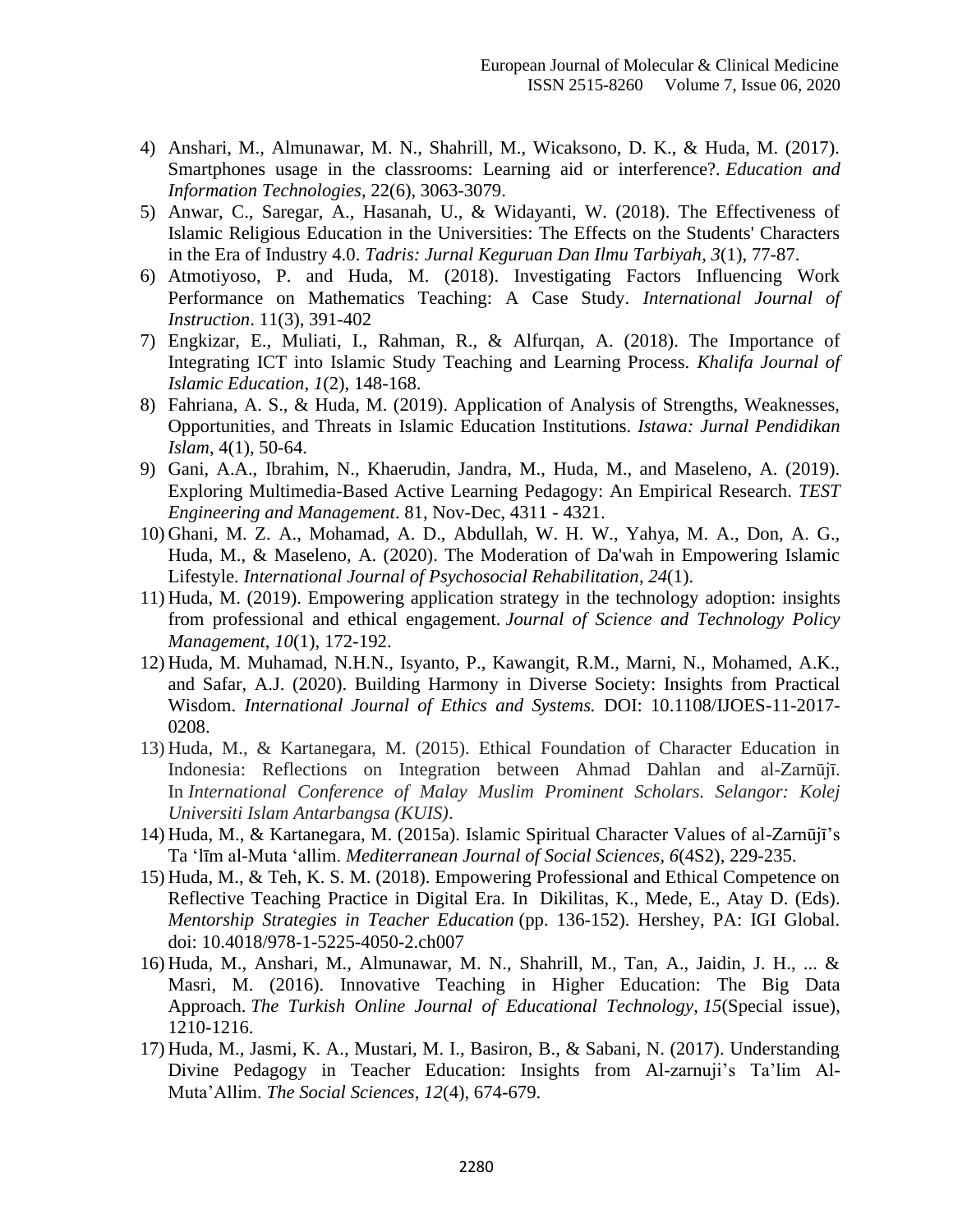- 18) Huda, M., Kartanegara, M., & Zakaria, G. A. N. (2015b). The effect of learning strategy of reading aloud on students' achievement in the subject of Islamic studies at secondary school in Semarang. *International Journal of Education and Research*, *3*(2), 577-588.
- 19) Huda, M., Khoirurrijal, K., Dacholfany, M. I., Susminingsih, S., Hashim, A., Marni, N., ... & Muhamad, N. H. N. (2020). Empowering Learning Ethics Culture in Islamic Education. In *Global Perspectives on Teaching and Learning Paths in Islamic Education* (pp. 244-267). IGI Global.
- 20) Huda, M., Mulyadi, D., Hananto, A. L., Nor Muhamad, N. H., Mat Teh, K. S., & Don, A. G. (2018b). Empowering corporate social responsibility (CSR): insights from service learning. *Social Responsibility Journal*, 14(4), 875-894.
- 21) Huda, M., Nawawi, M. I., Liberty, L., Jarkawi, J., Hashim, A., Ahmad, M. M., ... & Maseleno, A. (2020). Understanding Istifadah (Utilizing Time and Chance) for Personality Development in Islamic Education. In *Global Perspectives on Teaching and Learning Paths in Islamic Education* (pp. 268-288). IGI Global.
- 22) Huda, M., Ninsiana, W., Ulfatmi, U., Siregar, M., Febriyanto, F., Hashim, A., ... & Maseleno, A. (2020). Strengthening Moral Responsibility for Learning Quality in Islamic Education. In *Global Perspectives on Teaching and Learning Paths in Islamic Education* (pp. 219-243). IGI Global.
- 23) Huda, M., Sudrajat, S., Kawangit, R.M., Teh, K.S.M., and Jalal, B. (2019). Strengthening divine values for self-regulation in religiosity: insights from Tawakkul (trust in God). *International Journal of Ethics and Systems*. 35(3),323-344. DOI: 10.1108/IJOES-02- 2018-0025
- 24) Huda, M., Teh, K.S.M., Nor, N.H.M., and Nor, M.B.M. (2018a). Transmitting Leadership Based Civic Responsibility: Insights from Service Learning. *International Journal of Ethics and Systems*, 34(1), 20-31. DOI: 10.1108/IJOES-05-2017-0079
- 25) Huda., M. & Sabani, N. (2018). Empowering Muslim Children's Spirituality in Malay Archipelago: Integration between National Philosophical Foundations and Tawakkul (Trust in God). *International Journal of Children's Spirituality, 23*(1)*,* 81-94.
- 26) Ismail, S., Ruswandi, U., & Erihadiana, E. (2020). The Competence of Millennial Islamic Education Teachers in Facing The Challenges of Industrial Revolution. *Nazhruna: Jurnal Pendidikan Islam*, *3*(3), 389-405.
- 27)Jandra, M., Huda, M., & Maseleno, A. (2020). Inequalities in Access of Learning in Primary School: Voices from Children with Special Needs. *International Journal of Psychosocial Rehabilitation*, *24*(1).
- 28)Jandra, M., Mohamed, A. K., Huda, M., & Maseleno, A. (2020). Communicating Islam is Friendly for all (CIFA). *International Journal of Psychosocial Rehabilitation*, *24*(1).
- 29) Kartanegara, M., & Huda, M. (2016). Constructing Civil Society: An Islamic Cultural Perspective. *Mediterranean Journal of Social Science*, *7*(1), 126-135.
- 30) Kembauw, E., Soekiman, J. F. X. S. E., Lydia, L., Shankar, K., Huda, M. (2019). Benefits of Corporate Mentoring for Business Organization. *Journal of Critical Reviews*. 6(5), 101-106.
- 31) Kencana, U., Huda, M., Maseleno, A. (2019). Waqf Administration in Historical Perspective: Evidence from Indonesia. *TEST Engineering and Management*. 81, Nov-Dec. 5338 -5353.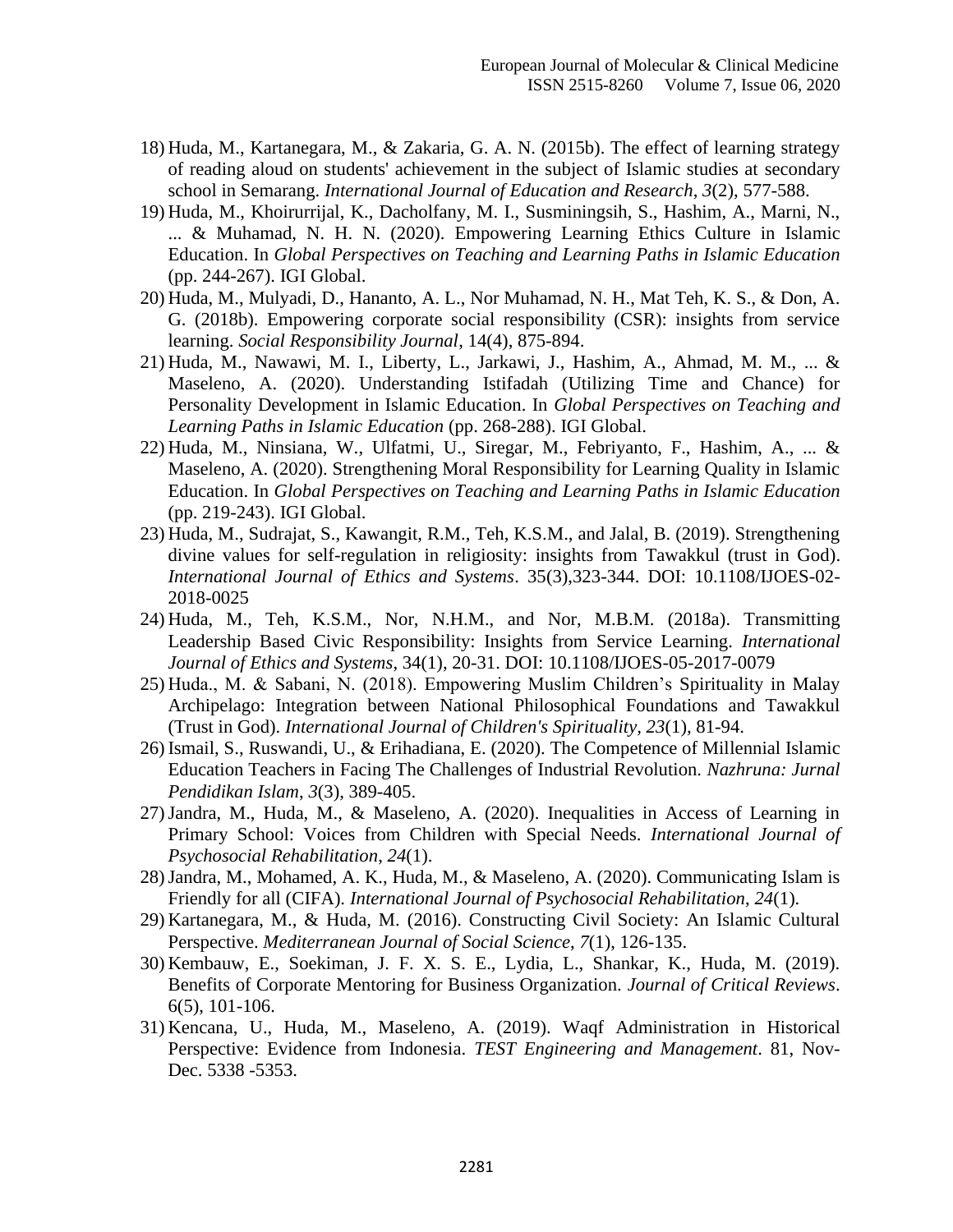- 32) Lahmar, F. (2020). Islamic Education: An Islamic "Wisdom-Based Cultural Environment" in a Western Context. *Religions*, *11*(8), 409.
- 33) Lovat, T. (2020). Islamic education today and yesterday: Principal themes and their potential to enlighten Western education. In *Global perspectives on teaching and learning paths in Islamic education* (pp. 1-19). IGI Global.
- 34) Mansir, F., & Karim, A. (2020). Islamic education learning approaches in shaping students' emotional intelligence in the digital age. *Hayula: Indonesian Journal of Multidisciplinary Islamic Studies*, *4*(1), 67-86.
- 35) Mansir, F., & Purnomo, H. (2020). Islamic Education Learning Strategies Based on Multiple Intelligences in Islamic School. *Psikis: Jurnal Psikologi Islami*, *6*(1), 48-57.
- 36) Masroom, M. N., Yunus, W. M. A. W. M., & Huda, M. (2020). Understanding Of Significance Of Zakat (Islamic Charity) For Psychological Well-Being. *Journal of Critical Reviews*, *7*(2), 693-697.
- 37) Mawardi, D., & Supadi, S. (2018). Concentration on Learning Program Development in Islamic Education. *AL-HAYAT: Journal Of Islamic Education*, *2*(2), 213-230.
- 38) Moksin, A. I., Shahrill, M., Anshari, M., Huda, M., & Tengah, K. A. (2018b). The Learning of Integration in Calculus Using the Autograph Technology. *Advanced Science Letters*, *24*(1), 550-552.
- 39) Muhamad, N., Hashim, A., and Huda, M., & (2020). Exploring Qudwah as Strategic Role Model for Moral Development. *TEST Engineering Management*. 83 May-June, 14688- 14695.
- 40) Munadi, M. (2020). Preparation of Islamic Religious Education Teachers in Secular Countries: A Study in Austria. *Dinamika Ilmu: Jurnal Pendidikan*, *20*(2), 219-239.
- 41) Noh, M. A. C., & Huda, M. (2020). Understanding The Quran Resources As Main Principle For Family Institution In Islamic Education. *Journal of Critical Reviews*, *7*(2), 688-692.
- 42) Nurmartiani, E. and Huda., M. (2020). Marketing Mix Performance And Customer Relationship In Improving Trust Of Indihome Customer: A Case From West Java Indonesia. *Journal of Critical Reviews*, *7*(2), 275-282.
- 43) Othman, R., Shahrill, M., Mundia, L., Tan, A., & Huda, M. (2016). Investigating the Relationship Between the Student's Ability and Learning Preferences: Evidence from Year 7 Mathematics Students. *The New Educational Review*, *44*(2), 125-138.
- 44) Priatna, T. (2018). Inovasi pembelajaran PAI di sekolah pada era disruptive innovation. *Jurnal Tatsqif*, *16*(1), 16-41.
- 45) Qoyyimah, U., Singh, P., Exley, B., Doherty, C., & Agustiawan, Y. (2020). Professional Identity and Imagined Student Identity of EIL Teachers in Islamic Schools. *Journal of Language, Identity & Education*, 1-16.
- 46)Rosa1, A.T.R., Pustokhina, I.V., Lydia, E.L., Shankar, K., Huda, M. (2019). Concept of Electronic Document Management System (EDMS) as an Efficient Tool for Storing Document. *Journal of Critical Reviews* 6(5), 85-90.
- 47)Rosli, M.R.B., Salamon, H.B., and Huda, M. (2018). Distribution Management of Zakat Fund: Recommended Proposal for Asnaf Riqab in Malaysia. *International Journal of Civil Engineering and Technology* 9(3), pp. 56–64.
- 48) Saada, N. (2020). Islamic Education in the Postmodern and Postsecular Europe: A Pedagogical Blueprint. In *Migrants and Comparative Education* (pp. 67-86). Brill Sense.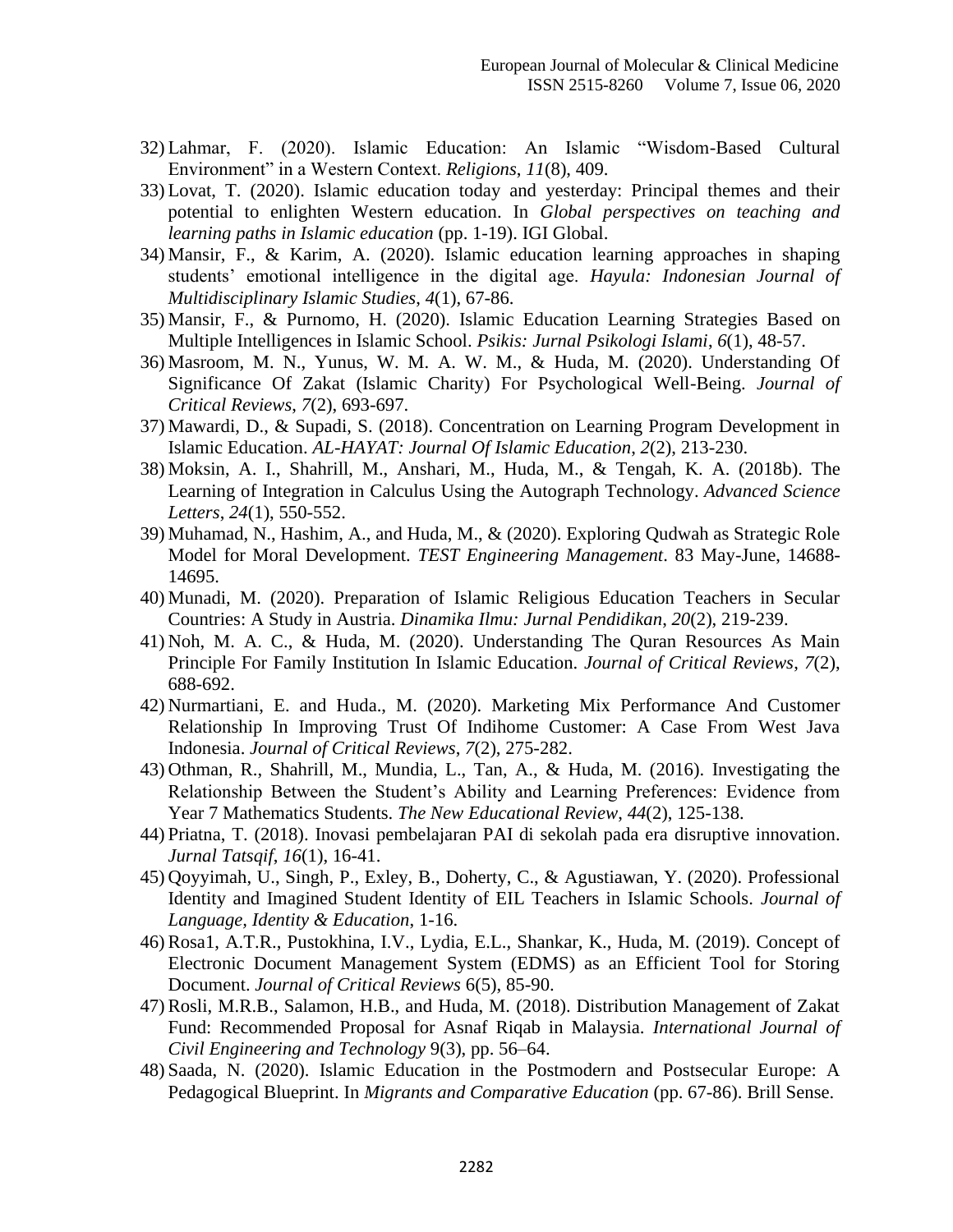- 49) Sahin, A. (2017). Education as compassionate transformation: The ethical heart of Islamic pedagogy. In *The pedagogy of compassion at the heart of higher education* (pp. 127-137). Springer, Cham.
- 50) Salamah, Purwaningsih, Jandra, M., Sentono, T., Huda, M., and Maseleno, A. (2019). The effects of Emotional Intelligence, Family Environment and Learning Styles on Social-Science Learning Outcomes: An Empirical Analysis. *TEST Engineering and Management*. 81, Nov-Dec, 4374 - 4386.
- 51) Salsabila, U. H. (2019). A Preliminary analysis: digital inclusion domain in Islamic Education. *International Journal of Education and Learning*, *1*(1), 12-18.
- 52) Sanderse, W. (2013). The meaning of role modelling in moral and character education. *Journal of Moral Education*, *42*(1), 28-42.
- 53) Sivaram, M., Shanmugapriya, S., Yuvaraj, D., Porkodi, V., Akbari, A., Hashim, W., ... & Huda, M. (2020). Decision Support System for Determining Academic Advisor Using Simple Additive Weighting. In *Cognitive Informatics and Soft Computing* (pp. 149-156). Springer, Singapore.
- 54) Subandi, S., Fauzan, A., Afriyadi, M. M., & Ramli, M. (2019). Implementation of Multicultural and Moderate Islamic Education at the Elementary Schools in Shaping the Nationalism. *Tadris: Jurnal Keguruan dan Ilmu Tarbiyah*, *4*(2), 247-255.
- 55) Sudrajat, A., Widiyanta, D., Murdiyastomo, H. A., Ikaningtiyas, D. A. A., Huda, M., & Safar, J. (2020). The Role Of Indonesia In Creating Peace In Cambodia: 1979-1992. *Journal of Critical Reviews*, *7*(2), 702-706.
- 56) Suleymanova, D. (2020). Pedagogy of Islam: Madrasa Education and Moral Upbringing. In *Pedagogies of Culture* (pp. 151-172). Palgrave Macmillan, Cham.
- 57) Sulisno, S., & Abdullah, A. (2019). Islamic Boarding School and Community Empowerment. *International Journal of Education and Learning*, *1*(2), 73-82.
- 58) Syamsuri, A. S., Chaeruman, U. A., & Ishaq, I. (2020). The Competence of Indonesian Language and Literature Teachers through Network Learning in Two Teacher Professional Education Modes. *International Journal of Advanced Science and Technology*, *29*(4), 1783-1794.
- 59) Syarif, S. (2020). Building plurality and unity for various religions in the digital era: Establishing Islamic values for Indonesian students. *Journal of Social Studies Education Research*, *11*(2), 111-119.
- 60) Syarkun, M. R. N., & Huda, M. (2020). The Role Of Ahl Al-Sunnah Wa Al-Jama'ah As Manhaj (Predecessor) And Mazhab (School Of Thought) On Progressing Of World's Civilization. *Journal of Critical Reviews*, *7*(2), 707-711.
- 61) Tambak, S., & Sukenti, D. (2020). Strengthening Islamic Behavior and Islamic Psychosocialin Developing Professional Madrasah Teachers. *Cakrawala Pendidikan: Jurnal Ilmiah Pendidikan*, *39*(1), 145-176.
- 62) Tarto, Jandra, M., Huda, M., and Maseleno, A. (2019). Expanding Trilogy-Based Headmaster Leadership: A Conceptual Framework. *TEST Engineering and Management*. 81, Nov-Dec, 4356 - 4373.
- 63) Undang, B., Nurhamzah, N., Saepudin, R., & Jamaludin, J. (2018). Islamic teacher competency in madrasah. In *Proceedings of the International Conference on Islamic Education (ICIE 2018)* (Vol. 261, No. ASSEHR, pp. 48-51). Atlantis Press.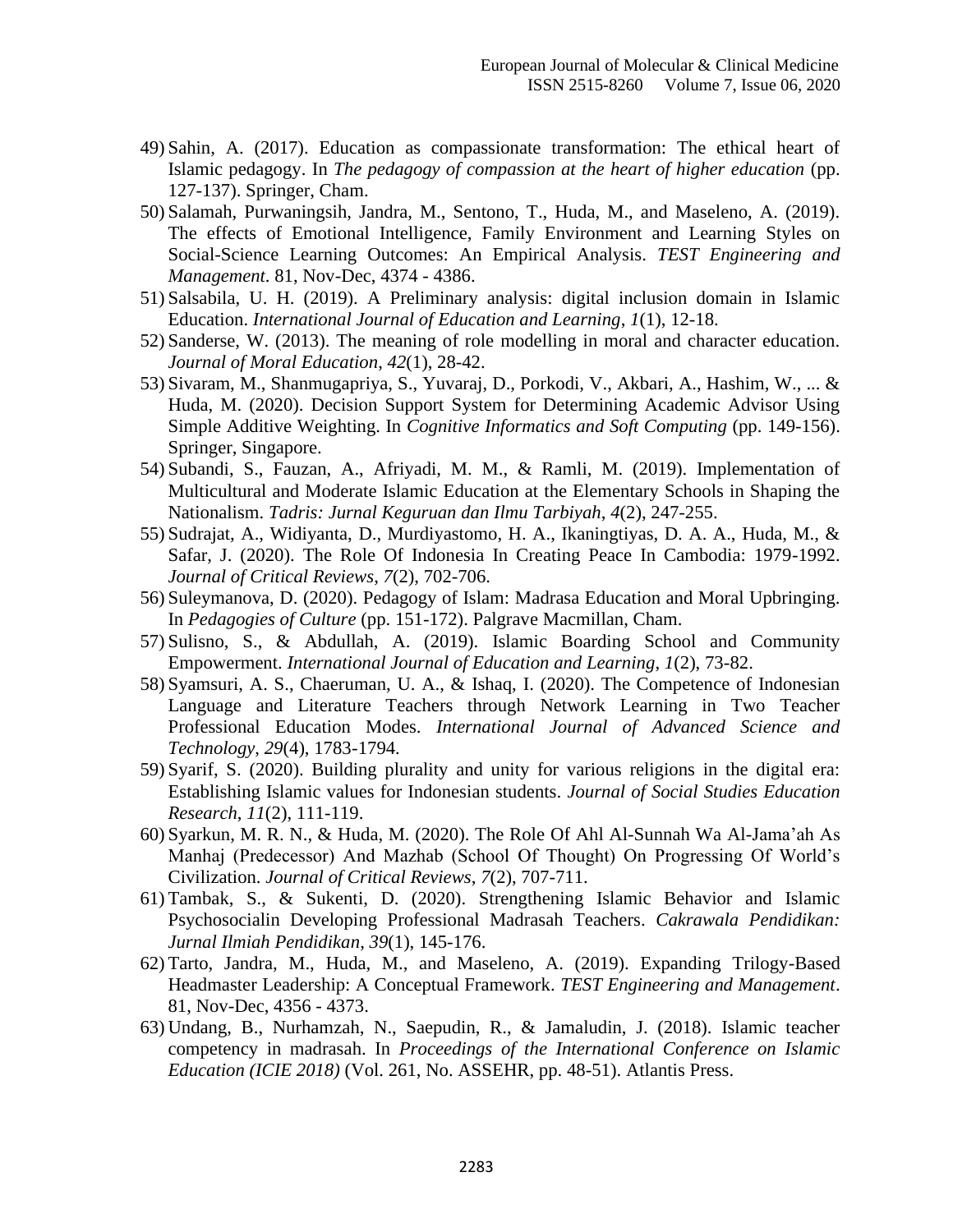- 64) Wahyudi, A., & Huda, M. (2019). Internalization of Islamic Values for Students with Special Needs in Special School Education Institutions (SLB). *AL-HAYAT: Journal of Islamic Education*, *3*(1), 90-97.
- 65) Wahyudin, Ulfatmi, Jandra, M., Huda, M., Maseleno, A. (2019). Examining Development Quality Practice in Higher Education: Evidence from Islamic Higher Education Institution (IHEI) in Indonesia. *TEST Engineering and Management*. 81, Nov-Dec, 4298 4310.
- 66) Wahyuni, N., Kulik, A. A., Lydia, E. L., Shankar, K., & Huda, M. (2020). Developing Region to Reduce Economic Gap and to Support Large Environment Activities. *Journal of Environmental Treatment Techniques*, *8*(1), 540-545.
- 67) Zainuri, A. (2018). Level of Pedagogical Competence of Madrasah Ibtidaiyah Teachers in Palembang City. *Madania: Jurnal Kajian Keislaman*, *22*(2), 270-290.
- 68) Zainuri, A., Huda, M., & Maseleno, A. (2020). Empowering Social Competence in Reflective Teaching: An Empirical Research of Madrasah Ibtidaiyyah (Islamic State Elementary School) in Indonesia. *International Journal of Psychosocial Rehabilitation*, *24*(1).
- 69) Zakirillah, Noorminshah, A. I., Huda, M., Fathoni, & and Heroza, R. I. (2016). Design of a Mobile based Academic Cyber Counselling Application in Higher Education. *Journal of Information Systems Research and Innovation*, *10*(3), 1-9.
- 70) Zuhaeriah, Z., Ali, M., & Yusra, Y. (2020). The Role of Islamic Education Teachers Competency in Improving the Quality of Education. *International Journal Of Contemporary Islamic Education*, *2*(1), 108-130.
- 71) Zulkifli, H., & Hashim, R. (2020). Understanding Students' Experience from the Implementation of Hikmah (Wisdom) Pedagogy in Moral Education. *Journal of Talent Development and Excellence*, *12*(2s), 2582-2599.
- 72) Abadi, S., Hawi, A., Dacholfany, I., Huda, M., Teh, K. S. M., Walidi, J., ... & Maseleno, A. (2019). Identification of Sundep, Leafhopper and Fungus of Paddy by Using Fuzzy SAW Method. *International Journal of Pharmaceutical Research*, *11*(1), 695-699.
- 73) Fauzi, Irviani, R., Muslihudin, M., Satria, F., Huda, M., Kamenez, N.V., and Maseleno, A. (2019). Revolutionizing Education through Artificial Intelligence: Fuzzy Multiple Attribute Decision Making Approach for Determining the Best Vocational High School. *Applied Mechanics and Materials*, Vol. 892, pp. 234-239.
- 74) Fitrian, Y., Huda, M., Muhtar, A., Arifin, A. Y., Musa, N., Teh, M., ... & Maseleno, A. (2019). Application Design for Determining Suitable Cosmetics with the Facial Skin Type Using Fuzzy Logic Approach. *Journal of Computational and Theoretical Nanoscience*, *16*(5-6), 2153-2158.
- 75) Tri Susilowati, P. Manickam, G. Devika, K. Shankar, Latifah, Muhamad Muslihudin, Wahidah Hashim, Miftachul Huda, Aleksandr Aleeksevich Korostelev, Andino Maseleno. (2019). Decision Support System for Determining Lecturer Scholarships for Doctoral Study Using CBR (Case-Based Reasoning) Method. *International Journal of Recent Technology and Engineering*.8(1), 3281-3290.
- 76) Muslihudin, M., Ilayaraja, M., Kumar, K. S., Shankar, K., Jamilah, J., Novitasari, D., ... & Maseleno, A. (2019). Decision Support System in Kindergarten Selection using TOPSIS Method. *International Journal of Recent Technology and Engineering*, 8(1),3291-3298.